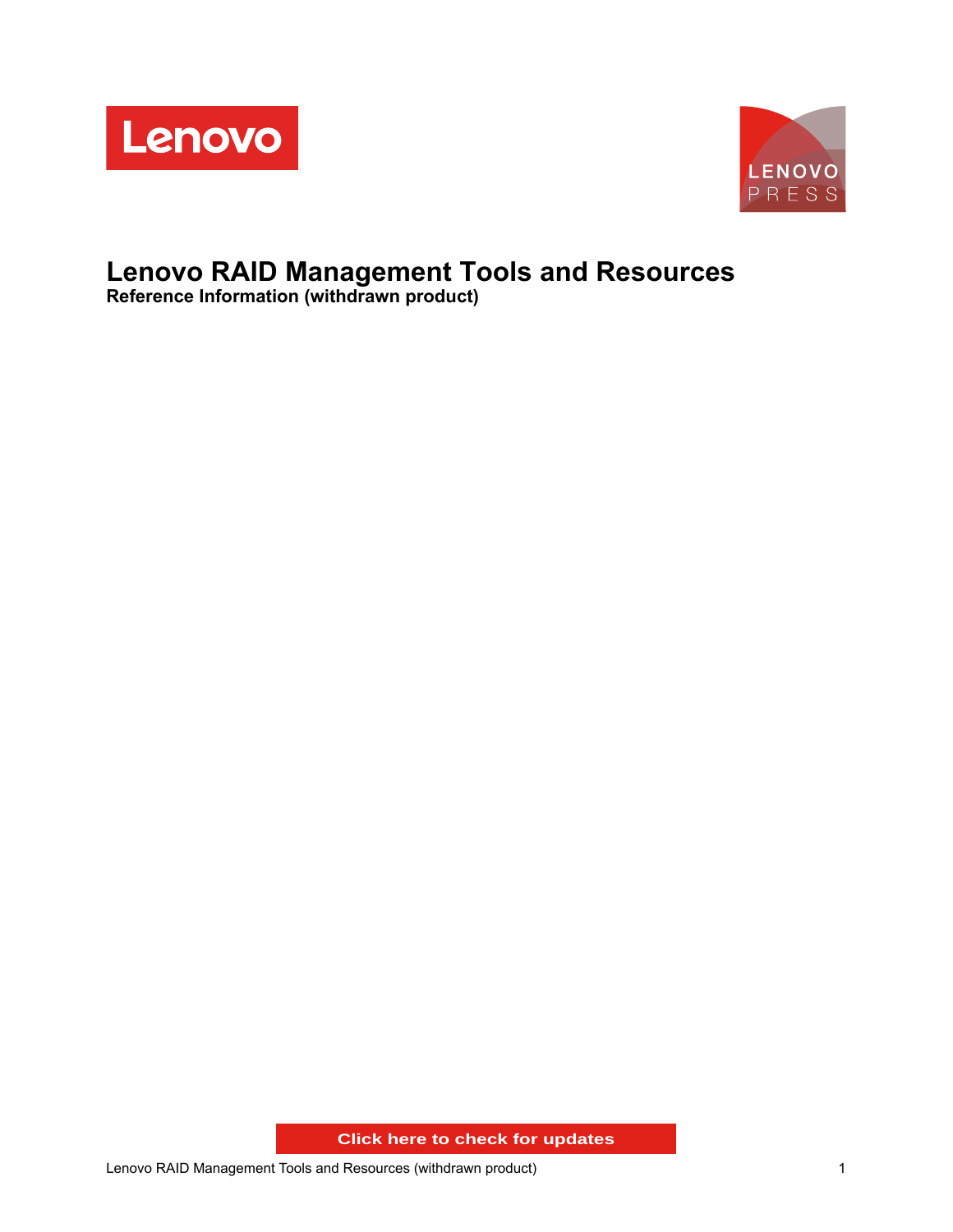**This page is no longer maintained.** Alternative resources:

- Drivers and management software: <https://datacentersupport.lenovo.com>
- ThinkSystem RAID Adapter and HBA Reference <https://lenovopress.com/lp1288-thinksystem-raid-adapter-and-hba-reference>
- Lenovo RAID Introduction <https://lenovopress.com/lp0578>
- Lenovo Press Product Guides in the RAID Adapters category: [https://lenovopress.com/servers/options/raid#rt=product-guide&sort=publish\\_date](https://lenovopress.com/servers/options/raid#rt=product-guide&sort=publish_date)

Lenovo offers a suite of management tools to simplify the configuration and management of the RAID controllers for ThinkSystem, ThinkServer, and System x servers. These tools enable Lenovo RAID controllers to be managed through a user interface or command line interface in the pre-boot environment, during the deployment of an operating system, and after the operating system is deployed.

This guide introduces the RAID management tools and their capabilities, along with the links to download these tools and the respective user guides,for use on supported ThinkSystem, ThinkServer, and System x servers with the following RAID controllers:

- ThinkSystem:
	- Onboard SATA RAID for Intel processor-based servers (Intel VROC SATA RAID, formerly known as Intel RSTe)
	- Onboard NVMe RAID for Intel processor-based servers (Intel VROC NVMe RAID)
	- ThinkSystem M.2 with Mirroring Enablement Kit
	- RAID 530-8i
	- RAID 730-8i 1GB Cache (not available in USA or Canada)
	- RAID 730-8i 2GB Flash
	- RAID 930-8i 2GB Flash
	- RAID 930-16i 4GB Flash
	- RAID 930-16i 8GB Flash
	- RAID 930-24i 4GB Flash
	- RAID 930-8e 4GB Flash
	- RAID 940-8i 4GB Flash
	- RAID 940-8i 8GB Flash
	- RAID 940-16i 8GB Flash
	- RAID 940-16i 8GB Flash Internal Adapter
	- RAID 940-32i 8GB Flash
- System x:
	- o ServeRAID C110
	- o ServeRAID M1210
	- o ServeRAID M1215
	- ServeRAID M5210 and M5210e
	- o ServeRAID M5225-2GB
- ThinkServer:
	- ThinkServer RAID 110i AnyRAID
	- ThinkServer RAID 121i
	- ThinkServer RAID 510i AnyRAID
	- ThinkServer RAID 520i PCIe
	- ThinkServer RAID 720i AnyRAID
	- ThinkServer RAID 720i PCIe
	- ThinkServer RAID 720ix AnyRAID
	- ThinkServer 9286CV-8e
	- ThinkServer 9380-8e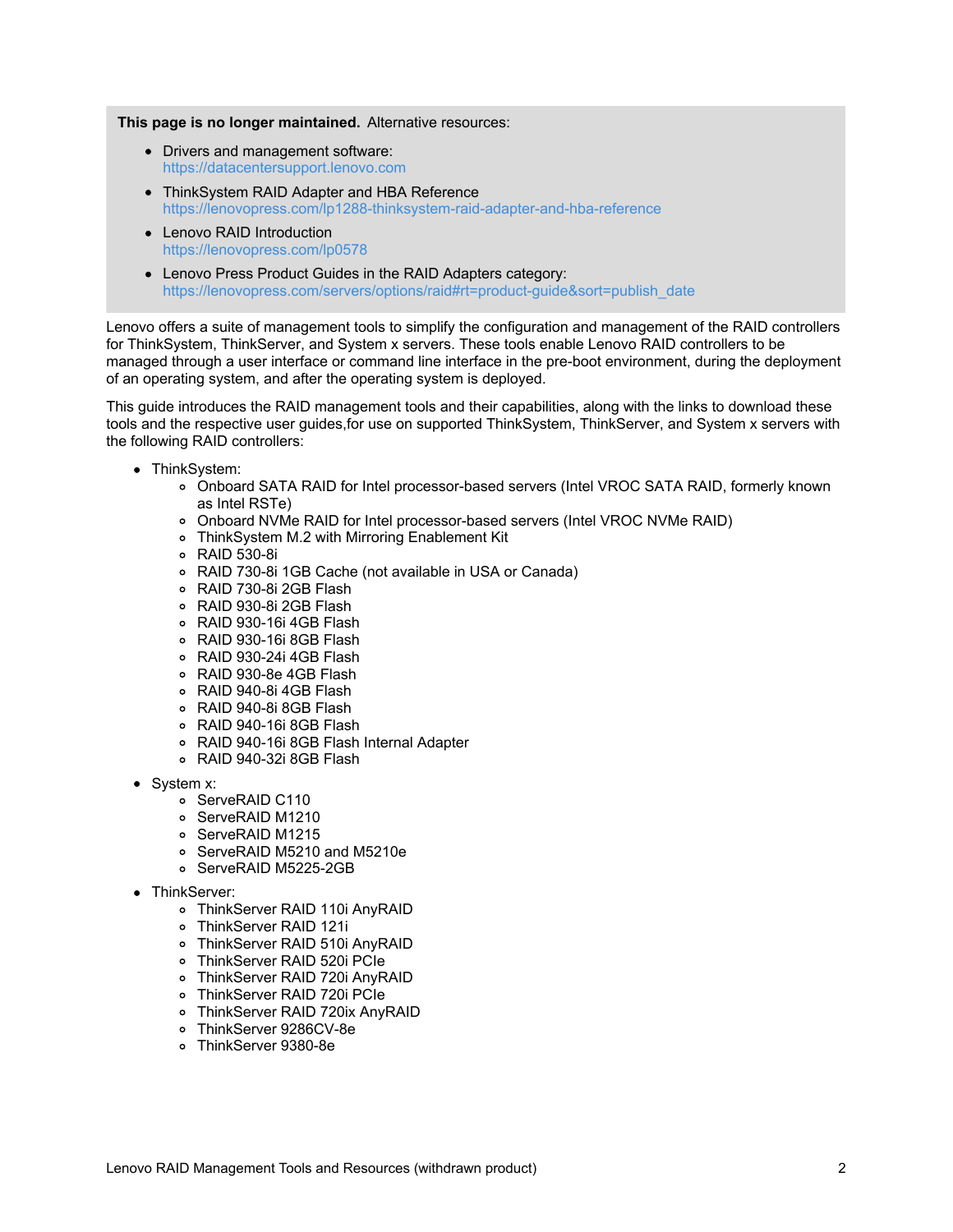## **Lenovo RAID controllers**

Topics in this section:

- Controller [positioning](#page-2-0)
- [ThinkSystem](#page-3-0) RAID controllers
- System x RAID [controllers](#page-5-0)
- [ThinkServer](#page-6-0) RAID controllers
- [Controller](#page-7-0) features

#### <span id="page-2-0"></span>**Controller positioning**

The following table positions the Lenovo RAID controllers based on the interface and category.

|                                | Server Internal storage                                    |                                                                 |                                                                                                           | <b>External storage</b><br>expansion |
|--------------------------------|------------------------------------------------------------|-----------------------------------------------------------------|-----------------------------------------------------------------------------------------------------------|--------------------------------------|
| Interface                      | <b>Embedded</b><br>software RAID                           | <b>Basic</b><br>hardware RAID                                   | <b>Advanced</b><br>hardware RAID                                                                          | <b>Advanced</b><br>hardware RAID     |
|                                | ThinkSystem RAID controllers                               |                                                                 |                                                                                                           |                                      |
| NVMe PCIe                      | Onboard NVMe<br>$\bullet$<br>(Intel VROC<br>NVMe RAID)     |                                                                 | $\bullet$ 940-8i 4GB Flash<br>$\bullet$ 940-8i 8GB Flash<br>$\bullet$ 940-16i 8GB Flash                   |                                      |
| 12 Gbps SAS<br>PCIe 4.0        |                                                            |                                                                 | $\bullet$ 940-8i 4GB Flash<br>940-8i 8GB Flash<br>940-16i 8GB Flash<br>940-32i 8GB Flash                  |                                      |
| 12 Gbps SAS<br><b>PCIe 3.0</b> |                                                            | 530-8i<br>$\bullet$<br>730-8i 1GB<br>Cache*<br>730-8i 2GB Flash | 930-8i 2GB Flash<br>$\bullet$<br>930-16i 4GB Flash<br>930-16i 8GB Flash<br>930-24i 4GB Flash<br>$\bullet$ | $\bullet$ 930-8e 4GB Flash           |
| 6 Gbps<br><b>SATA</b>          | • Onboard SATA<br>(Intel VROC SATA<br>RAID, formerly RSTe) |                                                                 |                                                                                                           |                                      |
|                                | System x ServeRAID controllers                             |                                                                 |                                                                                                           |                                      |
| 12 Gbps SAS<br><b>PCIe 3.0</b> |                                                            | M1210<br>M1215                                                  | M5210<br>$\bullet$<br>M5210e                                                                              | M5225-2GB                            |
| 6 Gbps<br><b>SATA</b>          | $\bullet$ C110                                             |                                                                 |                                                                                                           |                                      |
|                                | <b>ThinkServer RAID controllers</b>                        |                                                                 |                                                                                                           |                                      |
| 12 Gbps SAS<br>PCle 3.0        |                                                            | 520i<br>$\bullet$                                               | 720i<br>$\bullet$<br>720ix                                                                                | $• 9380-8e$                          |
| 6 Gbps SAS                     |                                                            | • 510i                                                          |                                                                                                           | • 9286CV-8e                          |
| 6 Gbps<br><b>SATA</b>          | 110i<br>$\bullet$<br>121i<br>$\bullet$                     |                                                                 |                                                                                                           |                                      |

Table 1. RAID controller positioning

\* ThinkSystem RAID 730-8i 1GB Cache adapter is available worldwide except US and Canada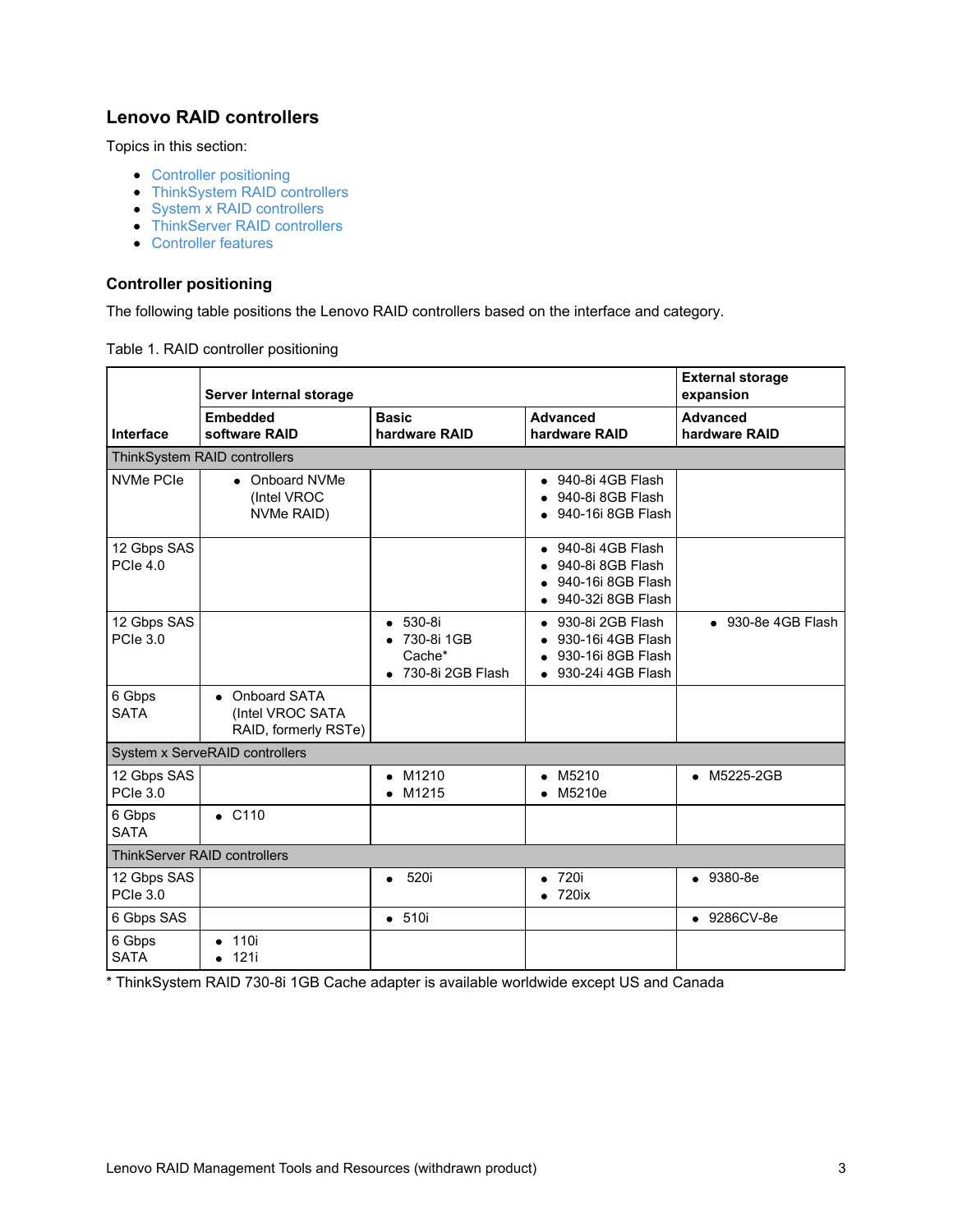#### <span id="page-3-0"></span>**ThinkSystem RAID controllers**

The following tables summarize features of ThinkSystem RAID controllers. For an online comparison of ThinkSystem controllers, see the following:

Lenovo ThinkSystem RAID Adapter and HBA Reference <https://lenovopress.com/lp1288>

| <b>Feature</b>                            | <b>RAID 930-8i</b>              | <b>RAID 930-16i</b><br>4GB / 8GB | <b>RAID 930-24i</b>             | <b>RAID 940-8i</b><br>4GB / 8GB | <b>RAID 940-</b><br>16i 8GB / Int | <b>RAID 940-32i 8GB</b>                   |
|-------------------------------------------|---------------------------------|----------------------------------|---------------------------------|---------------------------------|-----------------------------------|-------------------------------------------|
| Part number                               | 7Y37A01084                      | 7Y37A01085<br>4Y37A09721         | 7Y37A01086                      | 4Y37A09728<br>4Y37A09729        | 4Y37A09730<br>4Y37A09735          | 4Y37A09733                                |
| Form factor                               | PCIe low profile                | PCIe low profile                 | PCIe FHHL                       | PCIe low<br>profile             | PCIe low<br>profile<br>or Custom  | PCIe FHHL                                 |
| Controller chip                           | LSI SAS3508                     | <b>LSI SAS3516</b>               | LSI SAS3508 +<br>LSI SAS35x36R  | <b>Broadcom</b><br>SAS3908      | <b>Broadcom</b><br>SAS3916        | <b>Broadcom</b><br>SAS3916 +<br>SAS35x36R |
| <b>Broadcom</b><br>equivalent             | MegaRAID 9460-<br>8i            | MegaRAID 9460-<br>16i            | MegaRAID 9460-<br>24i           | MegaRAID<br>9560-8i 4/8G        | MegaRAID<br>9560-16i 8G           | MegaRAID 9367-<br>32i 8G                  |
| Host interface                            | PCle 3.0 x8                     | PCle 3.0 x8                      | PCle 3.0 x8                     | PCle 4.0 x8                     | PCle 4.0 x8                       | PCle 4.0 x8                               |
| Port interface                            | 12 Gb SAS                       | 12 Gb SAS                        | 12 Gb SAS                       | 12 Gb SAS                       | 12 Gb SAS                         | 12 Gb SAS                                 |
| Number of ports                           | 8                               | 16                               | 24                              | 8                               | 16                                | 32                                        |
| Port connectors                           | 2x Mini-SAS HD<br>x4 (SFF-8643) | 4x Mini-SAS HD<br>x4 (SFF-8643)  | 6x Mini-SAS HD<br>x4 (SFF-8643) | One x8 SFF-<br>8654             | Two x8 SFF-<br>8654               | Four x8 SFF-8654                          |
| Drive interface                           | SAS, SATA                       | SAS, SATA                        | SAS, SATA                       | SAS, SATA                       | SAS, SATA                         | SAS, SATA                                 |
| Drive type                                | HDD, SED, SSD                   | HDD, SED, SSD                    | HDD. SED. SSD                   | HDD, SED,<br>SSD                | HDD, SED,<br><b>SSD</b>           | HDD, SED, SSD                             |
| Hot-swap drives                           | Yes                             | Yes                              | Yes                             | Yes                             | Yes                               | Yes                                       |
| Max devices                               | 8                               | 16                               | 24                              | 8                               | 16                                | 32                                        |
| <b>RAID levels</b>                        | 0, 1, 10, 5, 50, 6,<br>60       | 0, 1, 10, 5, 50, 6,<br>60        | 0, 1, 10, 5, 50, 6,<br>60       | 0, 1, 10, 5,<br>50, 6, 60       | 0, 1, 10, 5,<br>50, 6, 60         | 0, 1, 10, 5, 50, 6, 60                    |
| JBOD mode                                 | Yes                             | Yes                              | Yes                             | Yes                             | Yes                               | Yes                                       |
| Cache                                     | 2GB (Standard)                  | 4GB or 8GB<br>(Standard)         | 4GB (Standard)                  | 4GB or 8GB<br>(Standard)        | 8GB<br>(Standard)                 | 8GB (Standard)                            |
| Flash cache<br>protection<br>(CacheVault) | Yes                             | Yes                              | Yes                             | Yes                             | Yes                               | Yes                                       |
| Performance<br>Accelerator<br>(FastPath)  | Yes                             | Yes                              | Yes                             | Yes                             | Yes                               | Yes                                       |
| SSD Caching<br>(CacheCade)                | No                              | <b>No</b>                        | <b>No</b>                       | <b>No</b>                       | No                                | <b>No</b>                                 |
| SED support<br>(SafeStore)                | Yes                             | Yes                              | Yes                             | Yes                             | Yes                               | Yes                                       |
| Consistency check                         | Yes                             | Yes                              | Yes                             | Yes                             | Yes                               | Yes                                       |
| Patrol read                               | Yes                             | Yes                              | Yes                             | Yes                             | Yes                               | Yes                                       |
| Online capacity<br>expansion              | Yes                             | Yes                              | Yes                             | Yes                             | Yes                               | Yes                                       |
| Online RAID level<br>migration            | Yes                             | Yes                              | Yes                             | Yes                             | Yes                               | Yes                                       |
| Global Hot Spare                          | Yes                             | Yes                              | Yes                             | Yes                             | Yes                               | Yes                                       |
| Auto-rebuild                              | Yes                             | Yes                              | Yes                             | Yes                             | Yes                               | Yes                                       |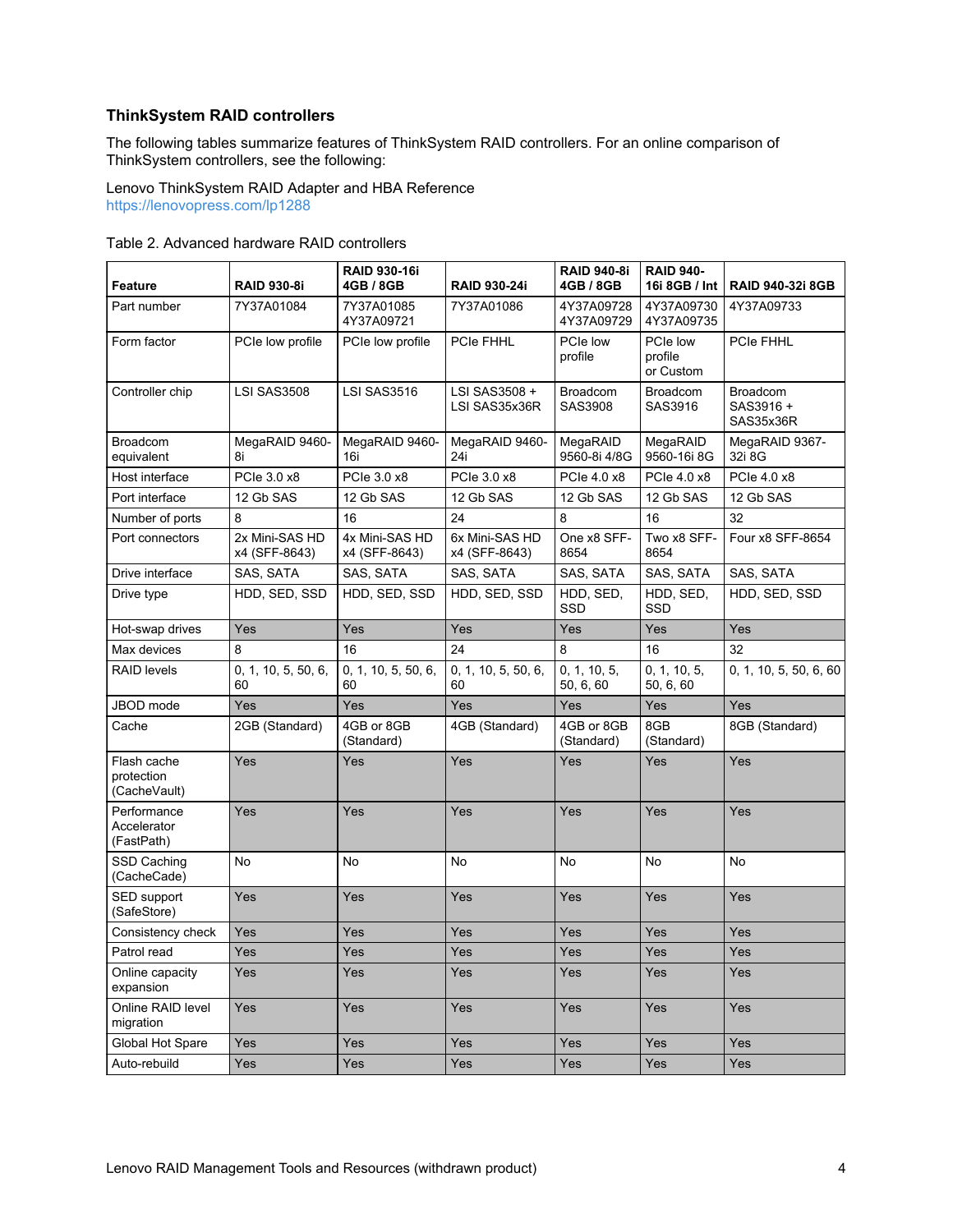| <b>Feature</b>                            | <b>Intel RSTe</b>         | <b>Intel VROC</b><br><b>NVMe</b> | <b>RAID 530-8i</b>              | <b>RAID 530-16i</b>             | <b>RAID 730-8i</b><br>$1GB*$    | <b>RAID 730-8i 2GB</b>          |
|-------------------------------------------|---------------------------|----------------------------------|---------------------------------|---------------------------------|---------------------------------|---------------------------------|
| Adapter type                              | Software<br><b>RAID</b>   | Software<br><b>RAID</b>          | <b>RAID controller</b>          | <b>RAID controller</b>          | <b>RAID controller</b>          | <b>RAID controller</b>          |
| Part number                               | None                      | None                             | 7Y37A01082                      | 4Y37A09727                      | 7Y37A01083                      | 4Y37A09722                      |
| Form factor                               | Onboard                   | Onboard                          | PCIe low profile                | PCIe low profile                | PCIe low profile                | PCIe low profile                |
| Controller chip                           | Intel PCH<br>(RSTe)       | Intel PCH<br>(VROC)              | LSI SAS3408                     | LSI SAS3416                     | LSI SAS3108                     | LSI SAS3108                     |
| Vendor equivalent                         | <b>Not</b><br>applicable  | <b>Not</b><br>applicable         | MegaRAID 9440-<br>8i            | MegaRAID 9440-<br>16i           | MegaRAID 9361-<br>8i            | MegaRAID 9361-<br>8i            |
| Host interface                            | Not<br>applicable         | <b>Not</b><br>applicable         | PCle 3.0 x8                     | PCle 3.0 x8                     | PCle 3.0 x8                     | PCle 3.0 x8                     |
| Port interface                            | 6 Gb SATA                 | PCIe NVMe                        | 12 Gb SAS                       | 12 Gb SAS                       | 12 Gb SAS                       | 12 Gb SAS                       |
| Number of ports                           | Varies                    | Varies                           | 8                               | 16                              | 8                               | 8                               |
| Port connectors                           | 2x onboard<br><b>SATA</b> | Varies                           | 2x Mini-SAS HD<br>x4 (SFF-8643) | 4x Mini-SAS HD<br>x4 (SFF-8643) | 2x Mini-SAS HD<br>x4 (SFF-8643) | 2x Mini-SAS HD<br>x4 (SFF-8643) |
| Drive interface                           | <b>SATA</b>               | <b>NVMe</b>                      | SAS, SATA                       | SAS, SATA                       | SAS, SATA                       | SAS, SATA                       |
| Drive type                                | HDD, SSD                  | SSD                              | HDD, SED, SSD                   | HDD, SED, SSD                   | HDD, SSD                        | HDD, SED, SSD                   |
| Hot-swap drives                           | Yes (system<br>dependent) | Yes (system<br>dependent)        | Yes                             | Yes                             | Yes                             | Yes                             |
| Max devices                               | Varies                    | Varies                           | 8                               | 16                              | 8                               | 8                               |
| <b>RAID levels</b>                        | 0, 1, 10, 5               | 0, 1, 10, 5 <sup>±</sup>         | 0, 1, 10, 5, 50                 | 0, 1, 10                        | 0, 1, 10, 5, 50                 | 0, 1, 10, 5, 50, 6,<br>60       |
| JBOD mode                                 | Yes                       | Yes                              | Yes                             | Yes                             | Yes                             | Yes                             |
| Cache                                     | None                      | None                             | None                            | None                            | 1GB (Standard)                  | 2GB (Standard)                  |
| Flash cache<br>protection<br>(CacheVault) | No                        | <b>No</b>                        | <b>No</b>                       | No                              | No                              | Yes                             |
| Performance<br>Accelerator<br>(FastPath)  | No                        | <b>No</b>                        | Yes                             | Yes                             | <b>No</b>                       | Yes                             |
| SSD Caching<br>(CacheCade Pro<br>(2.0)    | No                        | No                               | <b>No</b>                       | Yes                             | <b>No</b>                       | No                              |
| SED support<br>(SafeStore)                | No                        | No                               | Yes                             | Yes                             | No                              | Yes                             |
| Consistency check                         | Yes                       | Yes                              | Yes                             | Yes                             | Yes                             | Yes                             |
| Patrol read                               | Yes                       | Yes                              | Yes                             | Yes                             | Yes                             | Yes                             |
| Online capacity<br>expansion              | Yes                       | Yes                              | Yes                             | Yes                             | Yes                             | Yes                             |
| Online RAID level<br>migration            | Yes                       | Yes                              | Yes                             | Yes                             | Yes                             | Yes                             |
| Global Hot Spare                          | Yes                       | Yes                              | Yes                             | Yes                             | Yes                             | Yes                             |
| Auto-rebuild                              | Yes                       | Yes                              | Yes                             | Yes                             | Yes                             | Yes                             |

Table 3. Embedded and Basic hardware RAID

‡ Intel VROC NVMe RAID supports Intel-branded NVMe SSDs without any additional license. To enable RAID using non-Intel NVMe SSDs requires VROC Premium which is a Feature on Demand (FoD) license upgrade (part number 4L47A39164, feature code B96G)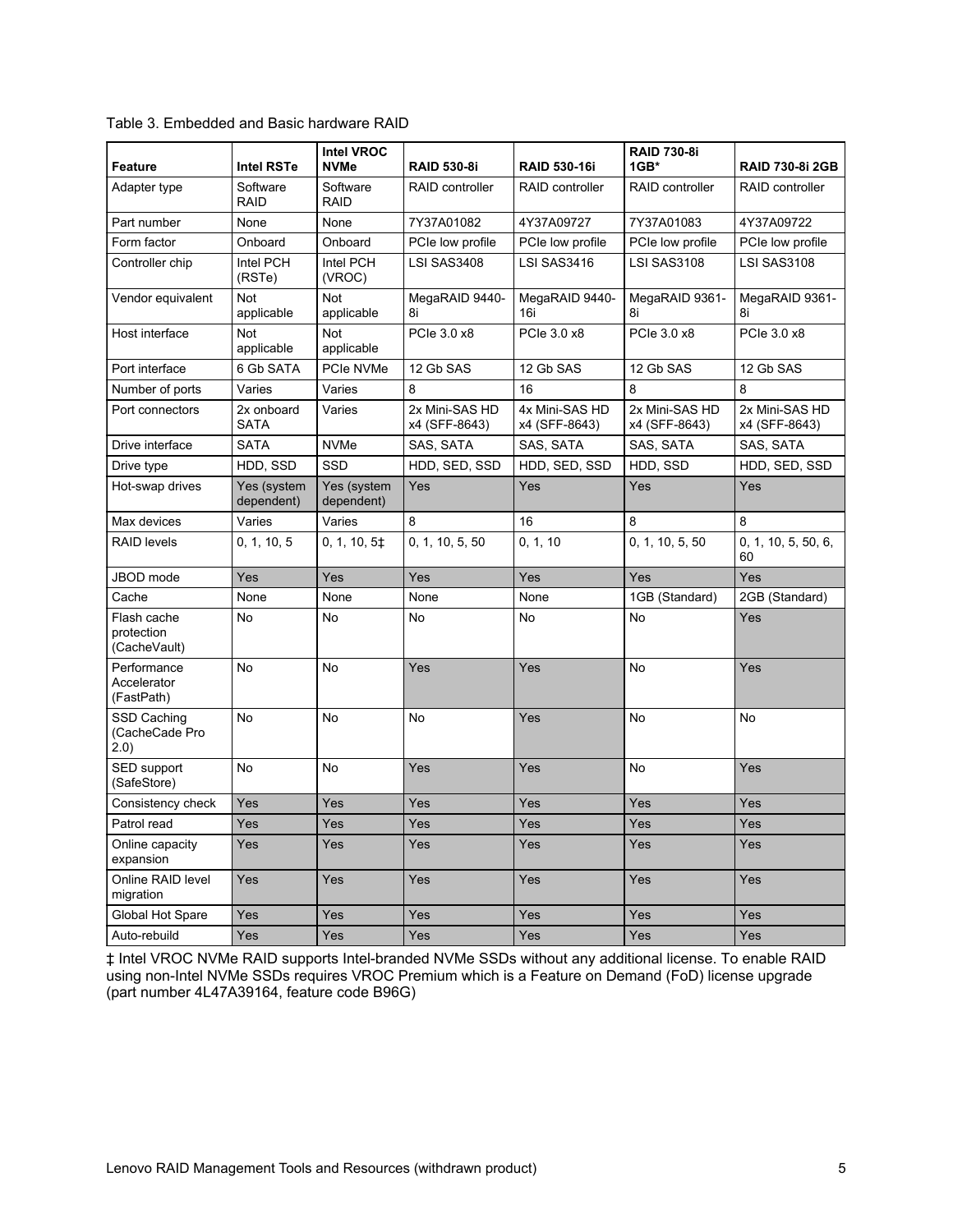## <span id="page-5-0"></span>**System x RAID controllers**

The following table summarizes features and specifications of System x RAID controllers.

| Feature                               | C110           | M1210                       | M1215                       | M5210                                | M5210e  | M5225-2GB                     |
|---------------------------------------|----------------|-----------------------------|-----------------------------|--------------------------------------|---------|-------------------------------|
| Form factor                           | Onboard        | Custom                      | PCIe low profile            | PCIe low profile                     | Onboard | PCIe low profile              |
| Controller chip                       | $N/A^*$        | LSI SAS3004                 | <b>LSI SAS3008</b>          | <b>LSI SAS3108</b>                   |         | <b>LSI SAS3108</b>            |
| Host interface                        | $N/A^*$        | PCle 3.0 x4                 | PCIe 3.0 x8                 | PCle 3.0 x8                          |         | PCle 3.0 x8                   |
| Port interface                        | 6 Gb SATA      | 12 Gb SAS                   | 12 Gbps SAS                 | 12 Gb SAS                            |         | 12 Gb SAS                     |
| Number of ports                       | $\overline{4}$ | $\overline{4}$              | 8                           | 8                                    |         | 8                             |
| Drive interface                       | <b>SATA</b>    | SAS, SATA                   | SAS, SATA                   | SAS, SATA                            |         | SAS, SATA                     |
| Drive type                            | HDD, SSD       | HDD, SSD                    | HDD, SSD                    | HDD, SSD                             |         | HDD, SSD                      |
| Hot-swap drive support                | <b>No</b>      | Yes                         | Yes                         | Yes                                  |         | Yes                           |
| Number of drives*                     | 4              | 4                           | 32                          | 32                                   |         | 192                           |
| <b>RAID levels</b>                    | 0/1/10/5       | $0/1/10$ :<br>Optional 5/50 | $0/1/10$ :<br>Optional 5/50 | $0/1/10$ :<br>Optional 5/50 and 6/60 |         | 0/1/10/5/50:<br>Optional 6/60 |
| JBOD mode                             | Yes            | Yes                         | Yes                         | Yes (Without cache)                  |         | <b>No</b>                     |
| Cache                                 | None           | None                        | None                        | Up to 4 GB (Optional)                |         | 2 GB (Included)               |
| Cache protection                      | None           | None                        | None                        | Flash backup (Optional)              |         | Flash backup<br>(Included)    |
| SED support (SafeStore)               | <b>No</b>      | Optional                    | Optional                    | Optional                             |         | Yes                           |
| Performance<br>Accelerator (FastPath) | None           | None                        | None                        | Optional                             |         | Optional                      |
| SSD Caching<br>(CacheCade Pro 2.0)    | None           | None                        | None                        | Optional                             |         | Optional                      |
| Consistency check                     | Yes            | Yes                         | Yes                         | Yes                                  |         | Yes                           |
| Patrol read                           | Yes            | Yes                         | Yes                         | Yes                                  |         | Yes                           |
| Online capacity expansion             | Yes            | Yes                         | Yes                         | Yes                                  |         | Yes                           |
| Online RAID level migration           | Yes            | Yes                         | Yes                         | Yes                                  |         | Yes                           |
| Global Hot Spare                      | Yes            | Yes                         | Yes                         | Yes                                  |         | Yes                           |
| Auto-rebuild                          | Yes            | Yes                         | Yes                         | Yes                                  |         | Yes                           |

|  |  | Table 4. System x RAID controller features and specifications summary |  |
|--|--|-----------------------------------------------------------------------|--|
|--|--|-----------------------------------------------------------------------|--|

\* The number of drives depends on the RAID controller capabilities and supported internal drive bay configurations (including SAS expanders in drive backplanes) or external storage expansion configurations for the server in which the RAID controller is installed.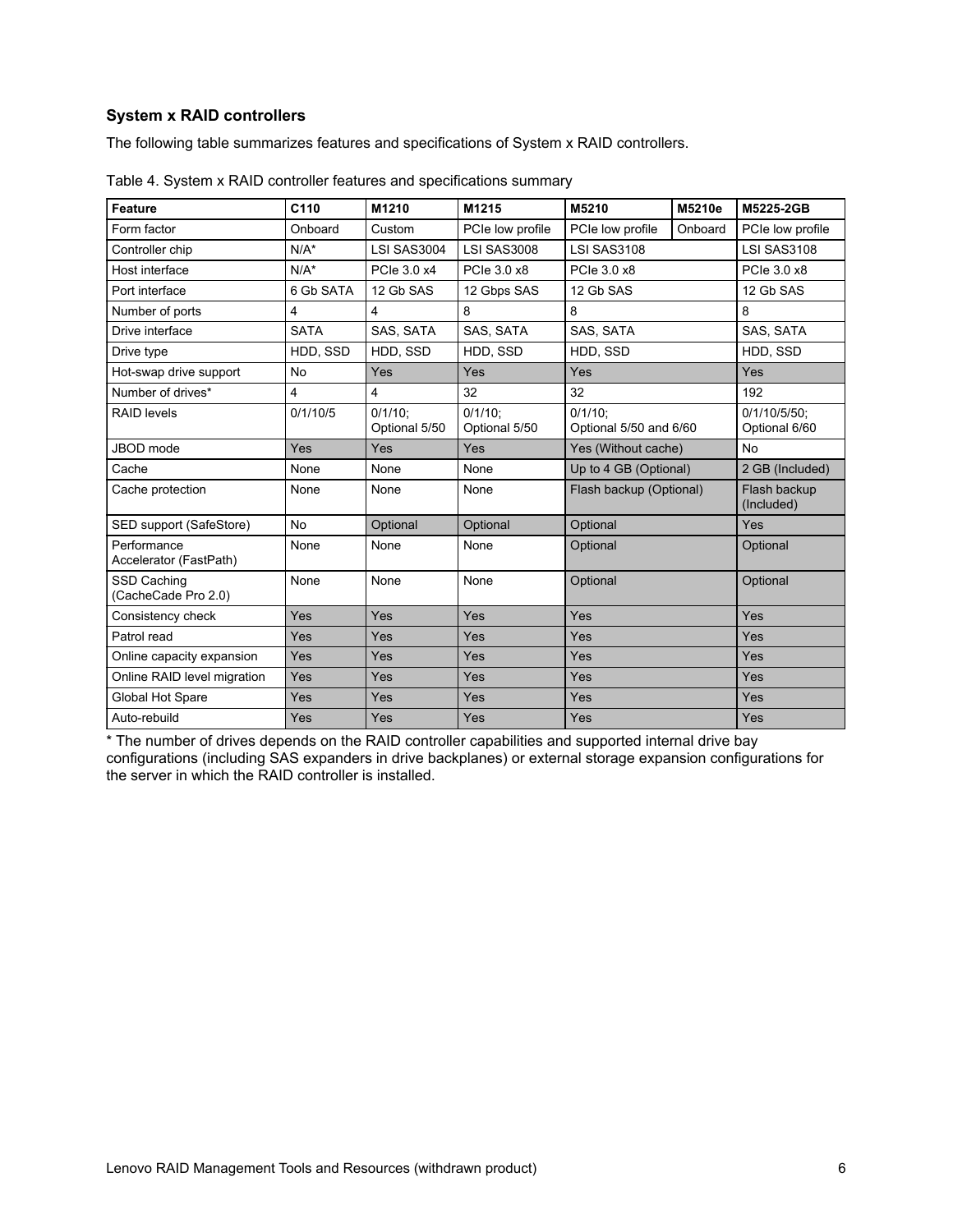#### <span id="page-6-0"></span>**ThinkServer RAID controllers**

The following table summarizes features of ThinkServer RAID storage controllers.

|                                |                          |                  |                             |                             |                                                         | <b>RAID</b> |                            |                            |
|--------------------------------|--------------------------|------------------|-----------------------------|-----------------------------|---------------------------------------------------------|-------------|----------------------------|----------------------------|
| <b>Feature</b>                 | <b>RAID 110i</b>         | <b>RAID 121i</b> | <b>RAID 510i</b>            | <b>RAID 520i</b>            | <b>RAID 720i</b>                                        | 720ix       | 9286CV-8e                  | 9380-8e                    |
| Form factor                    | Onboard                  | Onboard          | AnyRAID                     | Low profile                 | Low profile<br>or AnyRAID                               | AnyRAID     | Low profile                | Low profile                |
| Controller chip                | N/A                      | N/A              | LSI SAS2008                 | <b>LSI SAS3008</b>          | <b>LSI SAS3108</b>                                      |             | <b>LSI SAS2208</b>         | <b>LSI SAS3108</b>         |
| Host interface                 | N/A                      | N/A              | PCle 2.0 x8                 | PCIe 3.0 x8                 | PCIe 3.0 x8                                             |             | PCIe 3.0 x8                | PCIe 3.0 x8                |
| Port interface                 | 6 Gb SATA                | 6 Gb SATA        | 6 Gb SAS                    | 12 Gb SAS                   | 12 Gb SAS                                               |             | 6 Gb SAS                   | 12 Gb SAS                  |
| Number of ports                | 8                        | 6                | 8                           | 8                           | 8                                                       |             | 8                          | 8                          |
| Drive interface                | <b>SATA</b>              | <b>SATA</b>      | SAS, SATA                   | SAS, SATA                   | SAS, SATA                                               |             | SAS, SATA                  | SAS, SATA                  |
| Drive type                     | HDD, SSD                 | HDD, SSD         | HDD. SSD                    | HDD, SSD                    | HDD, SSD                                                |             | HDD, SSD                   | HDD, SSD                   |
| Hot-swap<br>drive support      | Yes                      | Yes              | Yes                         | Yes                         | Yes                                                     |             | Yes                        | Yes                        |
| Number of drives <sup>^</sup>  | $8*$                     | 5                | 8                           | 8                           | 8                                                       | $26**$      | 192                        | 192                        |
| <b>RAID levels</b>             | $0/1/10$ :<br>Optional 5 | 0/1/10/5         | $0/1/10$ :<br>Optional 5/50 | $0/1/10$ :<br>Optional 5/50 | 0/1/10/5/50:<br>Optional 6/60 with any<br>cache upgrade |             | 0/1/10/<br>5/50/6/60       | 0/1/10/<br>5/50/6/60       |
| JBOD mode                      | Yes                      | Yes              | Yes                         | Yes                         | Yes<br>(Without)<br>cache)                              | Yes***      | <b>No</b>                  | <b>No</b>                  |
| Cache                          | None                     | None             | None                        | None                        | Up to 4 GB****                                          |             | 1 GB                       | 1 GB                       |
| Cache<br>protection            | None                     | None             | None                        | None                        | Flash backup<br>(Optional)                              |             | Flash backup<br>(Included) | Flash backup<br>(Required) |
| FastPath                       | None                     | None             | None                        | None                        | Yes                                                     |             | Yes                        | Yes                        |
| CacheCade<br>Pro 2.0           | None                     | None             | None                        | None                        | Yes (With flash<br>backup)                              |             | Optional                   | None                       |
| Consistency<br>check           | Yes                      | Yes              | Yes                         | Yes                         | Yes                                                     |             | Yes                        | Yes                        |
| Patrol read                    | <b>No</b>                | Yes              | Yes                         | Yes                         | Yes                                                     |             | Yes                        | Yes                        |
| Online capacity<br>expansion   | <b>No</b>                | Yes              | Yes                         | Yes                         | Yes                                                     |             | Yes                        | Yes                        |
| Online RAID level<br>migration | <b>No</b>                | Yes              | Yes                         | Yes                         | Yes                                                     |             | Yes                        | Yes                        |
| Global Hot Spare               | Yes                      | Yes              | Yes                         | Yes                         | Yes                                                     |             | Yes                        | Yes                        |
| Auto-rebuild                   | Yes                      | Yes              | Yes                         | Yes                         | Yes                                                     |             | Yes                        | Yes                        |

Table 5. ThinkServer RAID controller features and specifications summary

^ The number of drives depends on the RAID controller capabilities and supported internal drive bay configurations or external storage expansion configurations for the server in which the RAID controller is installed.

\* Up to 6 drives can be configured in a RAID array, and the remaining two drives operate in JBOD mode. \*\* Includes SAS Expander.

\*\*\* JBOD mode is supported only with the non-backed cache.

\*\*\*\* A cache upgrade is required for the 720ix AnyRAID adapter operations, and it must be purchased together with the controller.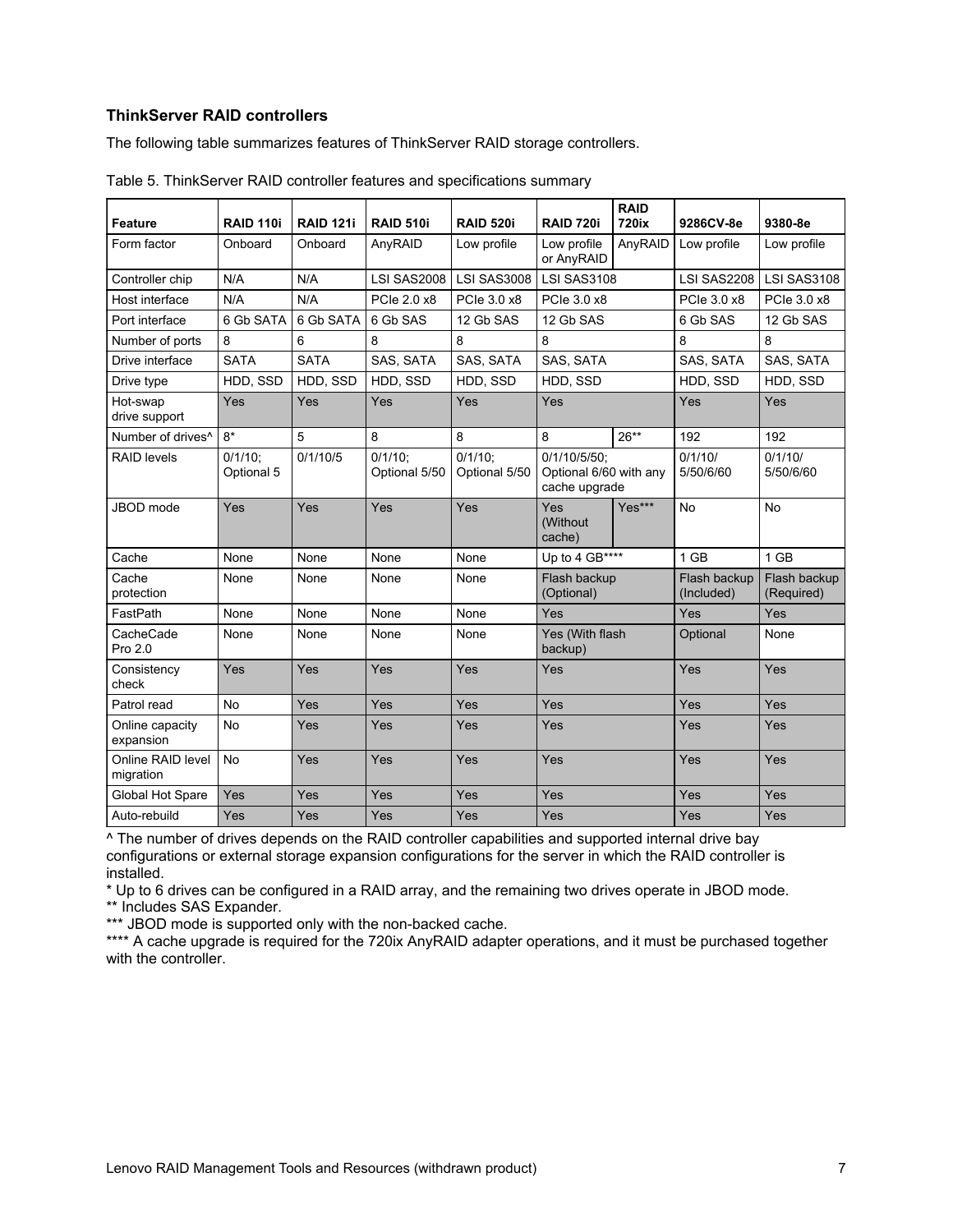#### <span id="page-7-0"></span>**Controller features**

The following table explains the RAID controller features in more detail.

| Table 6. RAID controller features explanation |  |  |  |  |  |
|-----------------------------------------------|--|--|--|--|--|
|-----------------------------------------------|--|--|--|--|--|

| <b>Feature</b>                                                | <b>Description</b>                                                                                                                                                                                                                                                                                                                                                                                                                                                                                                                                                                                                                                                                             |
|---------------------------------------------------------------|------------------------------------------------------------------------------------------------------------------------------------------------------------------------------------------------------------------------------------------------------------------------------------------------------------------------------------------------------------------------------------------------------------------------------------------------------------------------------------------------------------------------------------------------------------------------------------------------------------------------------------------------------------------------------------------------|
| SED support<br>(SafeStore)                                    | MegaRAID SafeStore encryption services offer instant secure erase and local key management for self-<br>encrypting drives. This technology secures data on a disk drive from any unauthorized access or<br>modification resulting from theft, loss, or repurposing of drives. Instant secure erase permanently removes<br>data when repurposing or decommissioning SEDs.                                                                                                                                                                                                                                                                                                                       |
|                                                               | SafeStore local key management provides the necessary management and protection of SEDs by using a<br>simple pass phrase, security key identifier, and security key file that can be set and applied to all SEDs<br>that are assigned to a RAID adapter. This feature removes the complexity of managing each SED's<br>unique encryption key, and it relieves the administrator of most of the daily tasks of securing data.                                                                                                                                                                                                                                                                   |
| Performance<br>Accelerator<br>(FastPath)                      | MegaRAID FastPath feature provides high-performance I/O acceleration for SSD-based virtual drives by<br>using a low latency I/O path to increase the maximum I/O per second (IOPS) capability of the controller.<br>This feature boosts the performance of applications with a highly random data storage access pattern,<br>such as transactional databases.                                                                                                                                                                                                                                                                                                                                  |
| <b>SSD</b><br>Caching<br>(CacheCade<br>Pro $2.0$ <sup>*</sup> | MegaRAID CacheCade read/write software accelerates the performance of HDD arrays with only an<br>incremental investment in SSD technology. The software enables SSDs to be configured as a dedicated<br>pool of controller cache to help maximize the I/O performance for transaction-intensive applications, such<br>as databases and web serving. CacheCade software tracks data storage access patterns and identifies<br>the most frequently accessed data. The hot data is then automatically stored on the solid-state storage<br>devices that are assigned as a dedicated cache pool on a RAID controller.                                                                              |
| Consistency<br>check                                          | Consistency check verifies that all stripes in a virtual drive with a redundant RAID level are consistent.<br>The consistency check mirrors data when an inconsistent stripe is detected for RAID 1 and re-creates the<br>parity from the peer disks for RAID 5 or RAID 6. Consistency checks can be scheduled to take place<br>periodically.                                                                                                                                                                                                                                                                                                                                                  |
| Patrol read                                                   | Patrol read is a background sentry service that pro-actively discovers and corrects media defects (bad<br>sectors) that arise normally as a disk drive ages. The service issues a series of verify commands, and if a<br>bad block is discovered, the card's firmware uses RAID algorithms to re-create the missing data and<br>remap the sector to a good sector. The task is interruptible based on controller activity and host<br>operations. The firmware also provides an interface where the patrol read task can be initiated, set up for<br>continuous operation, and terminated from a management application. Patrol read can be activated by a<br>manual command or automatically. |
| Online<br>capacity<br>expansion**                             | Online Capacity Expansion (OCE) allows the capacity of a virtual disk to be expanded by adding new<br>physical disks or making use of unused space on existing disks, without requiring a reboot.                                                                                                                                                                                                                                                                                                                                                                                                                                                                                              |
| Online RAID<br>level<br>migration**                           | Online RAID Level Migration, which is also known as logical drive migration, migrates a virtual drive from<br>one RAID level to other RAID level without requiring a reboot. System availability and application<br>functionality remain unaffected.                                                                                                                                                                                                                                                                                                                                                                                                                                           |
| Hot Spare                                                     | A hot spare rebuilds data from all virtual drives within the drive group in which it is configured to replace a<br>failed drive. Hot spares can be configured as either global or dedicated. A global hot spare allows any<br>physical drive to be designated as a hot spare. A dedicated hot spare allows the user to assign a hot<br>spare drive to a particular array of the same drive type.                                                                                                                                                                                                                                                                                               |
| Auto-rebuild                                                  | Auto-rebuild allows a failed drive to be replaced and the data automatically rebuilt by using the new drive<br>in the same drive bay. The RAID drive group continues to handle requests while the rebuild occurs.                                                                                                                                                                                                                                                                                                                                                                                                                                                                              |

\* Not all SSDs support CacheCade feature. For details, refer to the following web page: [https://support.lenovo.com/us/en/documents/MIGR-5094754.](https://support.lenovo.com/us/en/documents/MIGR-5094754)

\*\* RAID 10, 50 and 60 drive groups do not support Online Capacity Expansion and Online RAID Level Migration. RAID 0, 1, 5, and 6 drive groups do not support Online Capacity Expansion and Online RAID Level Migration if two or more virtual drives are defined on a single drive group.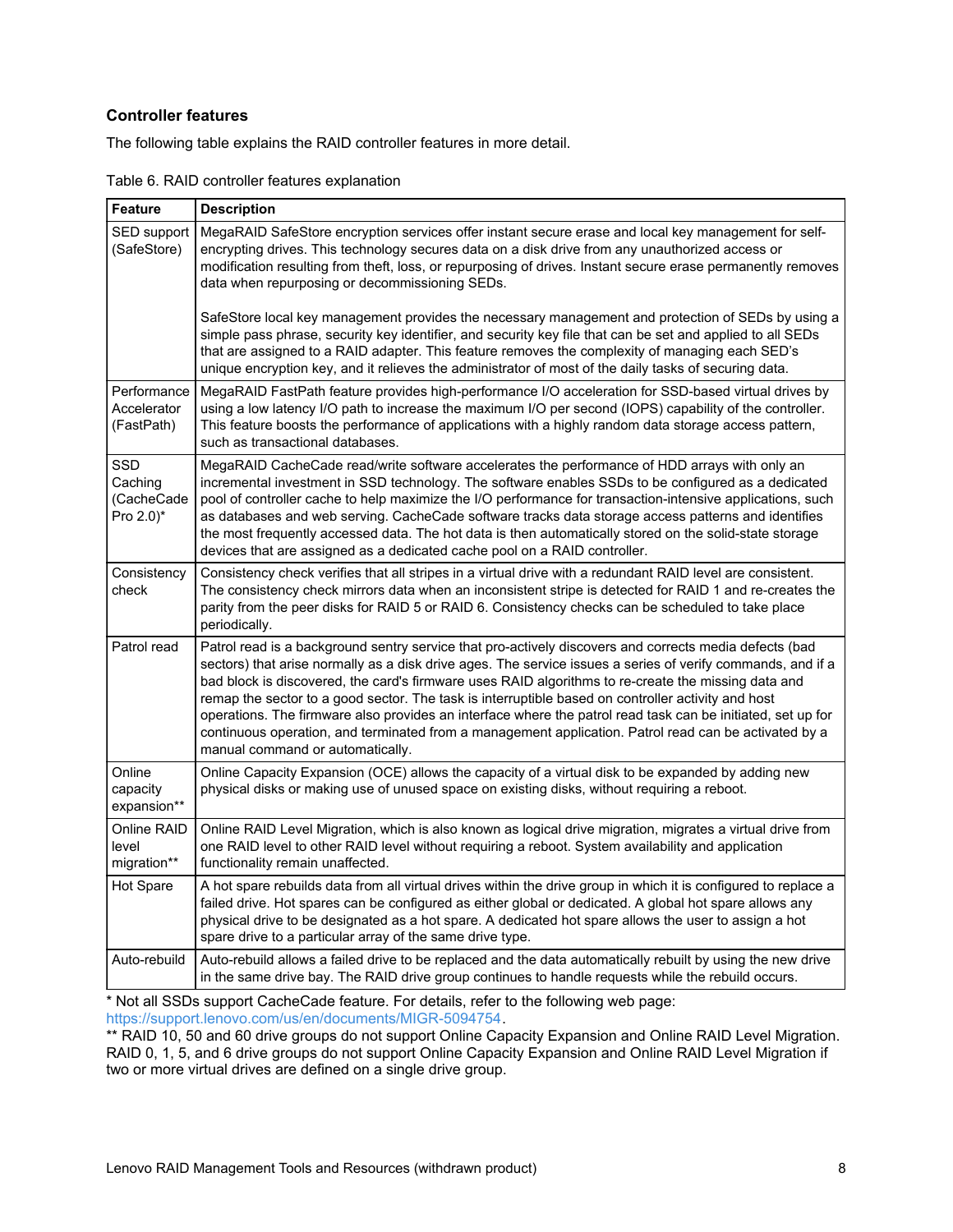## **ThinkSystem RAID management tools**

The following table lists the management tools for the following ThinkSystem RAID controllers:

- RAID 530-8i
- RAID 730-8i 1GB
- RAID 930-8i 2GB Flash
- RAID 930-16i 4GB Flash
- RAID 930-16i 8GB Flash
- RAID 930-24i 4GB Flash
- RAID 930-8e 4GB Flash

|  |  | Table 7. ThinkSystem RAID controller management tools |  |
|--|--|-------------------------------------------------------|--|
|  |  |                                                       |  |

| Configuration                   |                                                                                                           | Operating system tool (after the OS is installed)                         |                                                                         |                                       |  |  |
|---------------------------------|-----------------------------------------------------------------------------------------------------------|---------------------------------------------------------------------------|-------------------------------------------------------------------------|---------------------------------------|--|--|
| method                          | Pre-boot tool                                                                                             | <b>Windows</b>                                                            | Linux                                                                   | <b>VMware ESXi</b>                    |  |  |
| User Interface<br>(UI)          | • F1 Setup: XClarity<br>Provisioning Manager GUI /<br>UEFI System Setup Text-<br>based Utility User Guide | <b>LSI Storage Authority</b><br>for Windows<br>• Download<br>• User Guide | <b>LSI Storage</b><br>Authority for Linux<br>• Download<br>• User Guide | None*                                 |  |  |
|                                 | • XClarity Controller Web UI<br><b>RAID Setup User Guide</b>                                              |                                                                           |                                                                         |                                       |  |  |
| Command Line<br>Interface (CLI) | <b>XClarity Controller CLI</b><br>• User Guide                                                            | StorCLI<br>• Download<br>• User Guide                                     | StorCLI<br>• Download<br>• User Guide                                   | StorCLI<br>• Download<br>• User Guide |  |  |
| Configuration<br>patterns       | Lenovo XClarity Administrator<br>(Pro license required)<br>Download<br>User Guide                         | None                                                                      | None                                                                    | None                                  |  |  |

\* VMware ESXi hosts running Lenovo Customized images of the ESXi hypervisor version 5.5 Update 1 or later can be managed remotely via the LSI Storage Authority tool installed on a supported operating system.

The following table lists the management tools for the following controllers:

- Onboard Intel RSTe-based SATA RAID controller
- ThinkSystem M.2 with Mirroring Enablement Kit

**Note:** Onboard SATA RAID feature is not supported by VMware ESXi and other hypervisors.

| Configuration                   |                                                                                                                        | Operating system tool (after the OS is installed) |                                        |
|---------------------------------|------------------------------------------------------------------------------------------------------------------------|---------------------------------------------------|----------------------------------------|
| method                          | <b>Pre-boot tool</b>                                                                                                   | <b>Windows</b>                                    | Linux                                  |
| User Interface (UI)             | • F1 Setup: XClarity<br>Provisioning Manager GUI /<br><b>UEFI System Setup</b><br><b>Text-based Utility User Guide</b> | <b>GUI Utility for Windows</b><br>• Download      | None                                   |
|                                 | • XClarity Controller Web UI<br><b>RAID Setup User Guide</b>                                                           |                                                   |                                        |
| Command Line<br>Interface (CLI) | <b>XClarity Controller CLI</b><br>• User Guide                                                                         | <b>RSTCLI</b><br>Download                         | <b>MDADM</b><br>• Native Linux utility |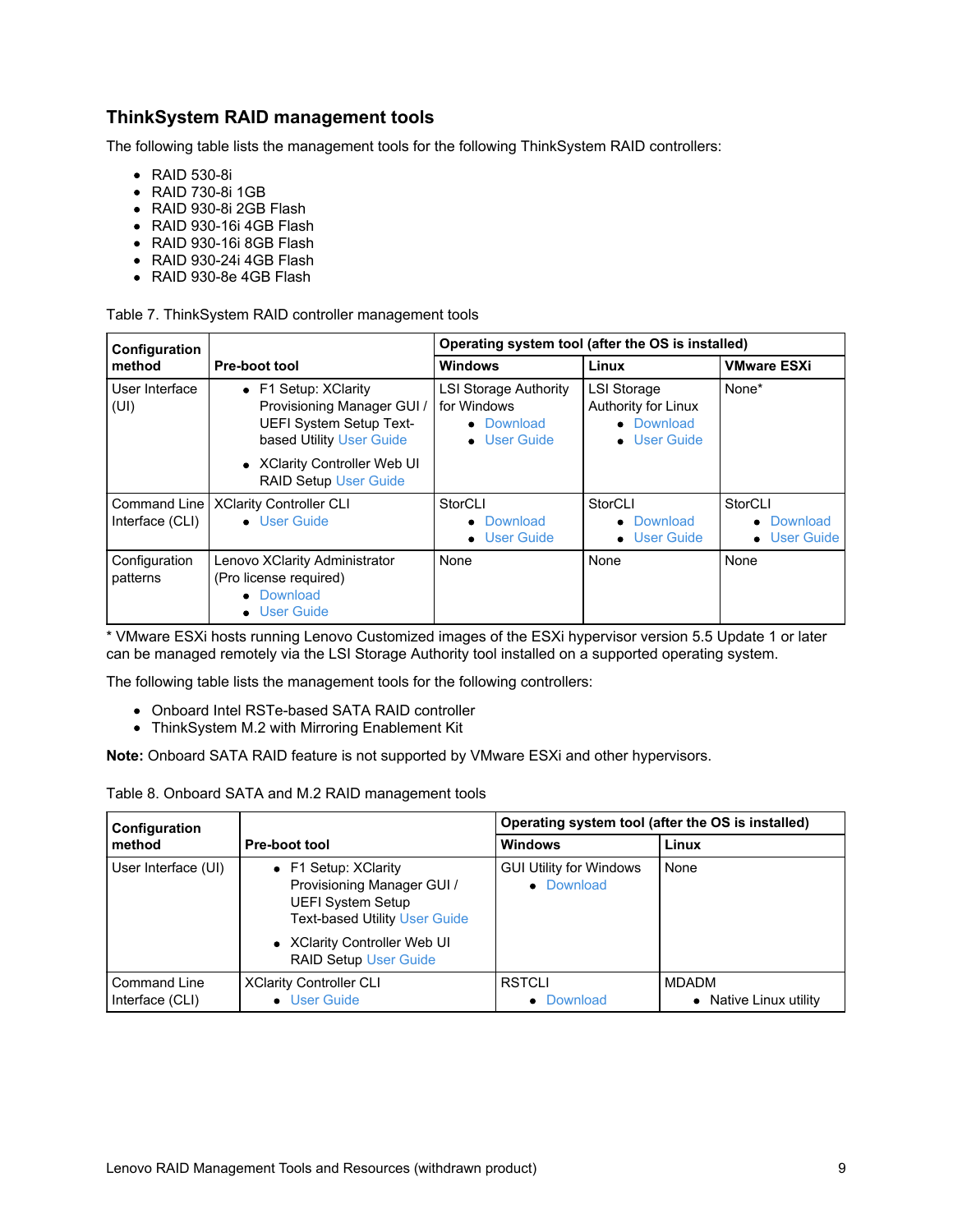The following table briefly describes the management tools for the ThinkSystem RAID adapters.

| <b>Management tool</b>                                                      | <b>Purpose</b>                                                                                                                                                                                                                                                                                        |
|-----------------------------------------------------------------------------|-------------------------------------------------------------------------------------------------------------------------------------------------------------------------------------------------------------------------------------------------------------------------------------------------------|
| Lenovo XClarity<br>Controller (XCC)<br>Web UI                               | A browser-based user interface for accessing the IMM II features to perform remote server<br>management (system information and inventory, system configuration, firmware management, and<br>other tasks), including configuring RAID volumes.                                                        |
| <b>XCC Command</b><br>Line Interface (XCC<br>CLI)                           | A command line interface program for XClarity Controller-based ThinkSystem servers for<br>gathering system information and inventory; viewing, creating, and changing configuration<br>settings, including RAID volumes; managing firmware; performing miscellaneous tasks, such as<br>power control. |
| Lenovo XClarity<br>Provisioning<br>Manager / F1 UEFI<br><b>System Setup</b> | An installation assistant that simplifies the process of installing and configuring Lenovo x86<br>servers, including hardware configuration, RAID configuration, and operating system installation<br>with minimal user intervention.                                                                 |
| Provisioning<br>Manager F1 UEFI<br><b>System Setup</b>                      | A Human Interface Infrastructure (HII) Utility user interface for configuring controllers, physical<br>disks, and virtual disks, and for performing other configuration tasks in a pre-boot, Unified<br>Extensible Firmware Interface (UEFI) environment.                                             |
| Lenovo XClarity<br>Administrator                                            | A centralized resource management solution that automates discovery, inventory, tracking,<br>monitoring, and provisioning for server, network, and storage hardware in a secure environment.                                                                                                          |
| LSI/Avago Storage<br>Authority (LSA)                                        | An easy-to-use web-based user interface in the operating system for creating, modifying,<br>monitoring, and maintaining storage configurations (controllers, drives, drive groups, virtual drives,<br>and advanced features) locally and remotely.                                                    |
| Storage Command<br>Line Tool (StorCLI)                                      | An easy-to-script command line interface in the operating system for creating, modifying,<br>monitoring, and maintaining storage configurations (controllers, drives, drive groups, virtual drives,<br>and advanced features).                                                                        |
| <b>RSTe GUI Utility</b>                                                     | A GUI application in the Windows operating system for managing and monitoring RAID arrays and<br>volumes on the onboard SATA RAID controller.                                                                                                                                                         |
| <b>RSTCLI</b>                                                               | A command line application in the Windows operating system that provides basic support for<br>creating and managing RAID arrays and volumes on the onboard SATA RAID controller.                                                                                                                      |
| <b>MDADM</b>                                                                | A native Linux command line interface tool for managing and monitoring RAID arrays and volumes<br>on the onboard SATA RAID controller.                                                                                                                                                                |

Table 9. ThinkSystem RAID management tools overview

Ē

The following table compares capabilities of the ThinkSystem RAID management tools.

Table 10. ThinkSystem RAID management tool capabilities

| <b>Configuration task</b>    | <b>XClarity</b><br><b>Controller</b> | <b>XClarity</b><br>Administrator | F1 UEFI Setup /<br>Provisioning<br><b>Manager</b> | <b>LSA</b> | <b>StorCLI</b> | RSTe GUI /<br><b>RSTCLI/</b><br><b>MDADM</b> |
|------------------------------|--------------------------------------|----------------------------------|---------------------------------------------------|------------|----------------|----------------------------------------------|
| Creating arrays              | Yes                                  | <b>Yes</b>                       | Yes                                               | Yes        | Yes            | <b>Yes</b>                                   |
| Creating volumes             | Yes                                  | <b>Yes</b>                       | Yes                                               | Yes        | Yes            | <b>Yes</b>                                   |
| Assigning hot spare          | Yes                                  | <b>Yes</b>                       | Yes                                               | Yes        | Yes            | <b>Yes</b>                                   |
| Deleting arrays              | Yes                                  | No                               | Yes                                               | Yes        | Yes            | <b>Yes</b>                                   |
| Deleting volumes             | Yes                                  | No                               | Yes                                               | Yes        | Yes            | <b>Yes</b>                                   |
| Managing controller settings | No.                                  | No                               | Yes*                                              | Yes        | Yes            | <b>Yes</b>                                   |
| Managing drive settings      | No                                   | No                               | Yes*                                              | Yes        | Yes            | <b>Yes</b>                                   |
| Running consistency check    | No                                   | No                               | Yes*                                              | <b>Yes</b> | Yes            | <b>Yes</b>                                   |
| Expanding capacity           | No                                   | No                               | Yes*                                              | Yes        | <b>Yes</b>     | <b>Yes</b>                                   |
| <b>Migrating RAID level</b>  | No                                   | No                               | <b>No</b>                                         | Yes        | Yes            | <b>Yes</b>                                   |

\* Not available in the UEFI System Setup for the onboard SATA RAID controller.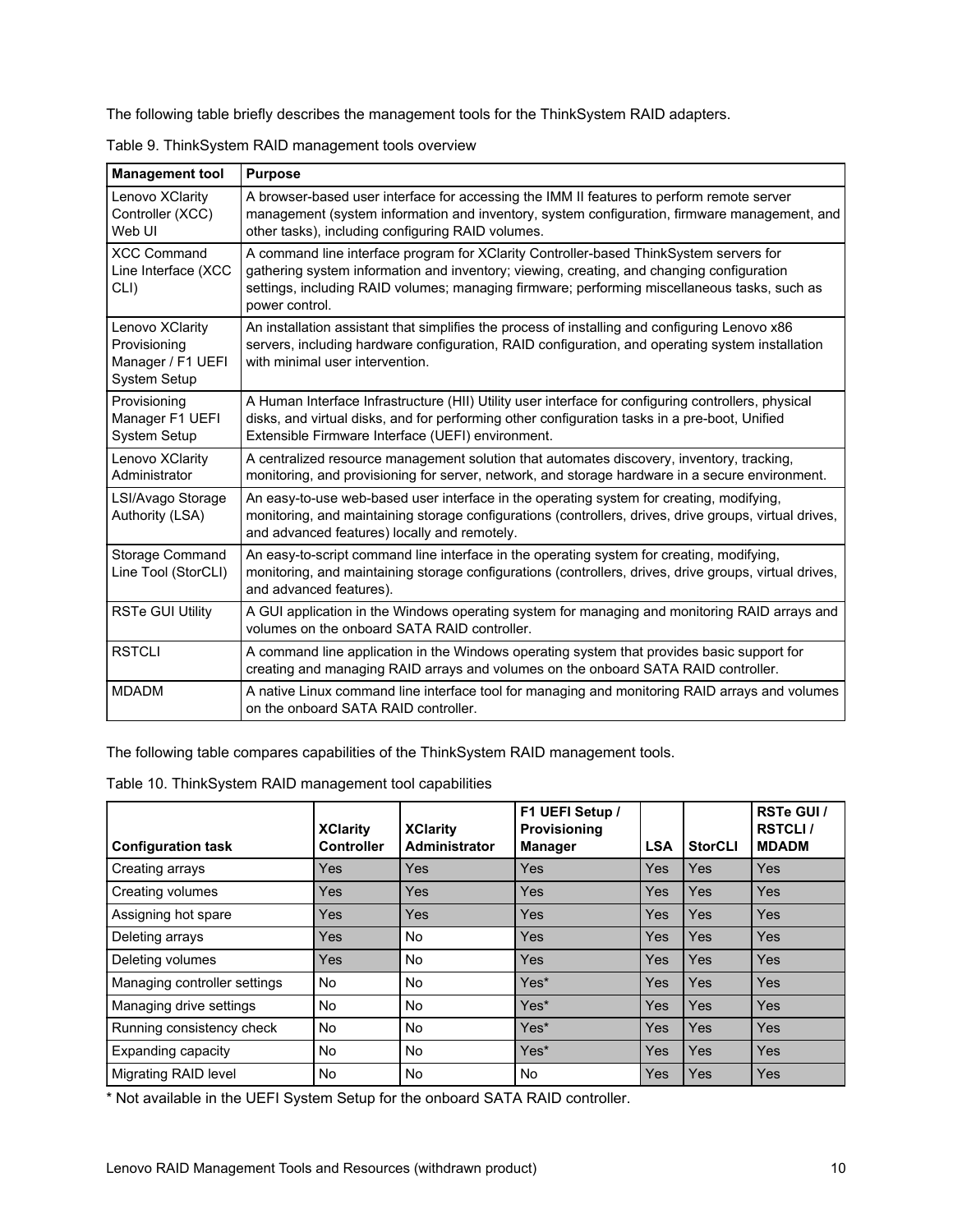## **System x RAID management tools**

The following table lists the management tools for the following Avago/LSI chip-based System x RAID controllers:

- ServeRAID M1210
- ServeRAID M1215
- ServeRAID M5210
- ServeRAID M5210e
- ServeRAID M5225-2GB

Table 11. M1210, M1215, M5210, M5210e, and M5225-2GB management tools

| Configuration                   |                                                                                                                                                                   | Operating system tool (after the OS is installed)                                                                                                  |                                                                                                                                                           |                                                |  |
|---------------------------------|-------------------------------------------------------------------------------------------------------------------------------------------------------------------|----------------------------------------------------------------------------------------------------------------------------------------------------|-----------------------------------------------------------------------------------------------------------------------------------------------------------|------------------------------------------------|--|
| method                          | <b>Pre-boot tool</b>                                                                                                                                              | <b>Windows</b>                                                                                                                                     | Linux                                                                                                                                                     | <b>VMware ESXi</b>                             |  |
| User Interface<br>(UI)          | Manual configuration:<br>• F1 UEFI system setup<br>(HII Utility) User Guide<br><b>IMM II Web UI User Guide</b><br>Guided configuration:<br>• ServerGuide Download | MegaRAID Storage<br>Manager for Windows<br>• Download<br>• User Guide<br><b>LSI Storage Authority</b><br>for Windows<br>• Download<br>• User Guide | MegaRAID Storage<br>Manager for Linux<br>• Download<br><b>User Guide</b><br>$\bullet$<br>LSI Storage<br>Authority for Linux<br>• Download<br>• User Guide | None*                                          |  |
| Command Line<br>Interface (CLI) | <b>IMM II CLI</b><br>• User Guide                                                                                                                                 | StorCLI<br>Download<br>• User Guide                                                                                                                | StorCLI<br>• Download<br>• User Guide                                                                                                                     | StorCLI<br>Download<br>User Guide<br>$\bullet$ |  |
| Configuration<br>patterns       | Lenovo XClarity Administrator<br>(Pro license required)<br>Download<br><b>User Guide</b>                                                                          | None                                                                                                                                               | None                                                                                                                                                      | None                                           |  |

\* VMware ESXi hosts running Lenovo Customized images of the ESXi hypervisor version 5.5 Update 1 or later can be managed remotely via MegaRAID Storage Manager installed on a supported operating system.

The following table lists the management tools for the Intel RSTe-based ServeRAID C110 RAID controller.

**Note:** ServeRAID C110 is not supported by VMware ESXi and other hypervisors.

| Configuration                          |                                                                                                                                                              | Operating system tool (after the OS is installed) |                                                   |  |
|----------------------------------------|--------------------------------------------------------------------------------------------------------------------------------------------------------------|---------------------------------------------------|---------------------------------------------------|--|
| method                                 | <b>Pre-boot tool</b>                                                                                                                                         | <b>Windows</b>                                    | Linux                                             |  |
| User Interface (UI)                    | Manual configuration:<br>• F1 UEFI System Setup<br>(HII Utility) User Guide<br>• IMM II Web UI User Guide<br>Guided configuration:<br>• ServerGuide Download | <b>GUI Utility for Windows</b><br>• Download      | None                                              |  |
| <b>Command Line</b><br>Interface (CLI) | IMM II CLI<br>• User Guide                                                                                                                                   | <b>RSTCLI</b><br>Download                         | <b>MDADM</b><br>Native Linux utility<br>$\bullet$ |  |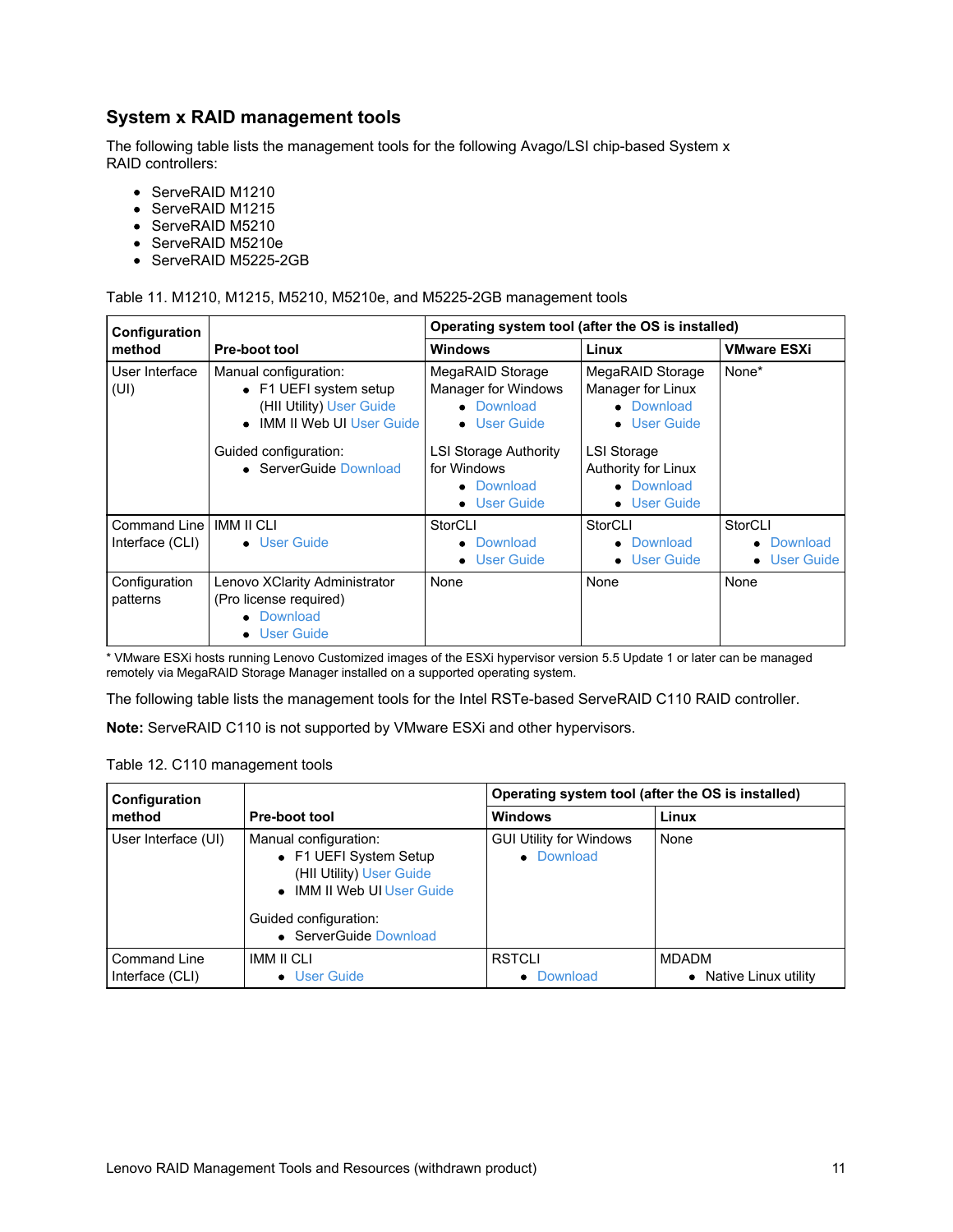The following table briefly describes the management tools for the System x RAID adapters.

| <b>Management tool</b>                                   | <b>Purpose</b>                                                                                                                                                                                                                                                                     |
|----------------------------------------------------------|------------------------------------------------------------------------------------------------------------------------------------------------------------------------------------------------------------------------------------------------------------------------------------|
| Integrated<br>Management<br>Module II (IMM II)<br>Web UI | A browser-based user interface for accessing the IMM II features to perform remote server<br>management (system information and inventory, system configuration, firmware management, and<br>other tasks), including configuring RAID volumes.                                     |
| <b>IMM II Command</b><br>Line Interface<br>(IMM II CLI)  | A command line interface program for IMM II-based System x servers for gathering system<br>information and inventory; viewing, creating, and changing configuration settings, including RAID<br>volumes; managing firmware; performing miscellaneous tasks, such as power control. |
| ServerGuide                                              | An installation assistant that simplifies the process of installing and configuring Lenovo x86 servers,<br>including hardware configuration, RAID configuration, and operating system installation with minimal<br>user intervention.                                              |
| Lenovo XClarity<br>Administrator                         | A centralized resource management solution that automates discovery, inventory, tracking,<br>monitoring, and provisioning for server, network, and storage hardware in a secure environment.                                                                                       |
| F1 UEFI System<br>Setup                                  | A Human Interface Infrastructure (HII) Utility user interface for configuring controllers, physical<br>disks, and virtual disks, and for performing other configuration tasks in a pre-boot, Unified<br>Extensible Firmware Interface (UEFI) environment.                          |
| LSI/Avago Storage<br>Authority (LSA)                     | An easy-to-use web-based user interface in the operating system for creating, modifying,<br>monitoring, and maintaining storage configurations (controllers, drives, drive groups, virtual drives,<br>and advanced features) locally and remotely.                                 |
| MegaRAID<br>Storage Manager<br>(MSM)                     | An easy-to-use graphical user interface (GUI) tool in the operating system for creating, modifying,<br>monitoring, and maintaining storage configurations (controllers, drives, drive groups, virtual drives,<br>and advanced features) locally and remotely.                      |
| Storage Command<br>Line Tool<br>(StorCLI)                | An easy-to-script command line interface in the operating system for creating, modifying,<br>monitoring, and maintaining storage configurations (controllers, drives, drive groups, virtual drives,<br>and advanced features).                                                     |
| <b>RSTe GUI Utility</b>                                  | A GUI application in the Windows operating system for managing and monitoring RAID arrays and<br>volumes on the C110.                                                                                                                                                              |
| <b>RSTCLI</b>                                            | A command line application in the Windows operating system that provides basic support for<br>creating and managing RAID arrays and volumes on the C110.                                                                                                                           |
| <b>MDADM</b>                                             | A native Linux command line interface tool for managing and monitoring RAID arrays and volumes<br>on the C110.                                                                                                                                                                     |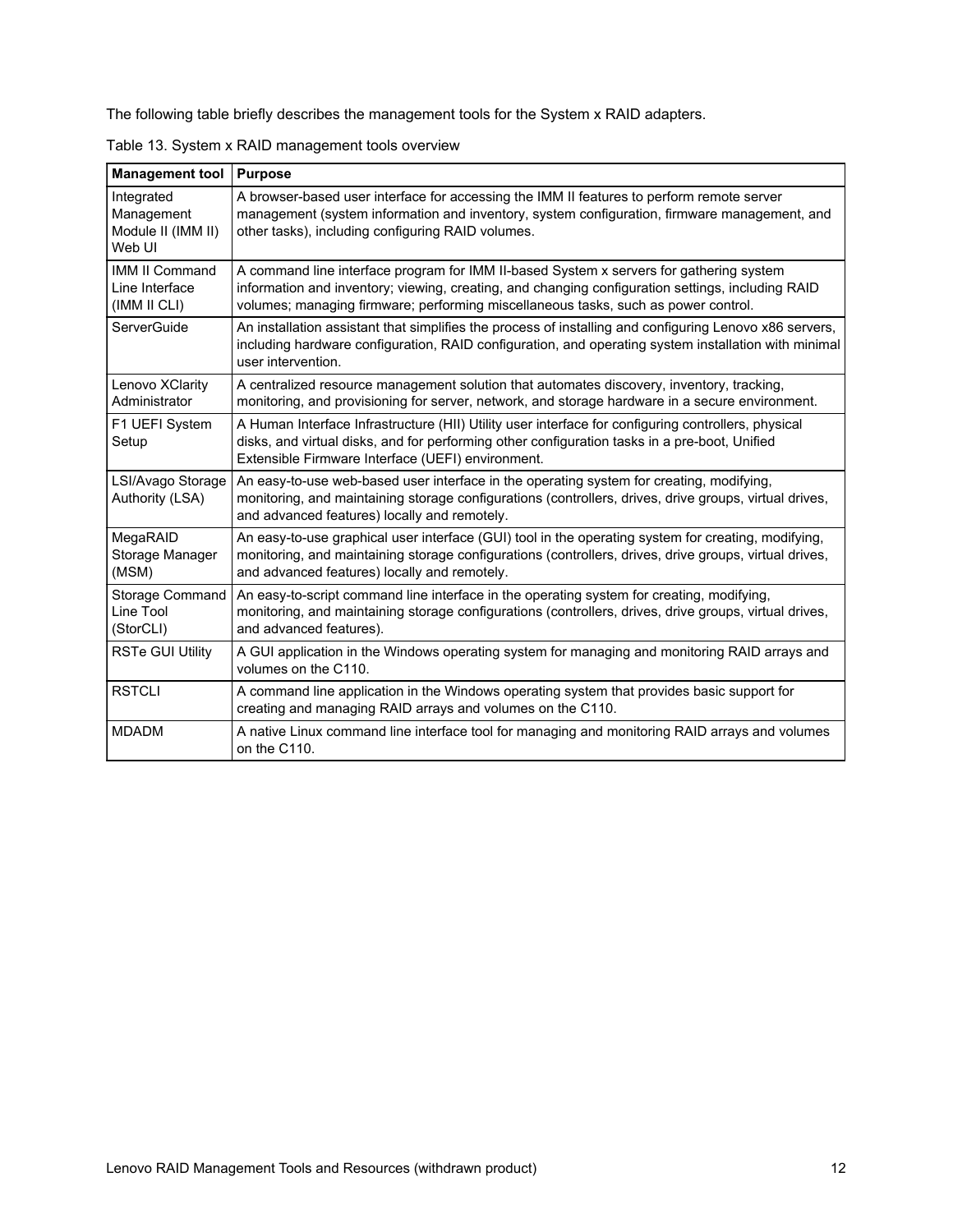The following table compares capabilities of the System x RAID management tools.

| <b>Configuration task</b>    | IMM II     | <b>ServerGuide</b> | <b>XClarity</b> | <b>F1 UEFI Setup</b> | <b>LSA</b> | <b>MSM</b> | <b>StorCLI</b> | RSTe GUI /<br><b>RSTCLI/</b><br><b>MDADM</b> |
|------------------------------|------------|--------------------|-----------------|----------------------|------------|------------|----------------|----------------------------------------------|
| Creating arrays              | Yes        | <b>Yes</b>         | Yes             | Yes                  | Yes        | Yes        | Yes            | Yes                                          |
| Creating volumes             | Yes        | <b>Yes</b>         | <b>Yes</b>      | Yes                  | Yes        | Yes        | Yes            | Yes                                          |
| Assigning hot spare          | <b>Yes</b> | Yes                | <b>Yes</b>      | Yes                  | Yes        | Yes        | Yes            | Yes                                          |
| Deleting arrays              | Yes        | No                 | <b>No</b>       | Yes                  | Yes        | Yes        | Yes            | Yes                                          |
| Deleting volumes             | Yes        | <b>No</b>          | <b>No</b>       | Yes                  | Yes        | Yes        | Yes            | Yes                                          |
| Managing controller settings | <b>No</b>  | <b>No</b>          | <b>No</b>       | Yes*                 | Yes        | Yes        | Yes            | Yes                                          |
| Managing drive settings      | <b>No</b>  | <b>No</b>          | <b>No</b>       | Yes*                 | Yes        | Yes        | Yes            | Yes                                          |
| Running consistency check    | No         | No                 | <b>No</b>       | Yes*                 | Yes        | Yes        | Yes            | Yes                                          |
| Expanding capacity           | No         | <b>No</b>          | <b>No</b>       | Yes*                 | Yes        | Yes        | Yes            | Yes                                          |
| Migrating RAID level         | No.        | No.                | <b>No</b>       | <b>No</b>            | Yes        | Yes        | Yes            | Yes                                          |
| Configuration wizard         | <b>No</b>  | No.                | <b>No</b>       | <b>No</b>            | No         | Yes        | No.            | <b>No</b>                                    |

Table 14. System x RAID management tool capabilities

\* Not available in the UEFI System Setup for the C110.

## **ThinkServer RAID management tools**

The following table lists the management tools for the following Avago/LSI chip-based ThinkServer RAID controllers:

- RAID 110i
- RAID 510i
- RAID 520i
- RAID 720i
- RAID 720ix
- 9286CV-8e
- 9380-8e

**Note:** ThinkServer RAID 110i is not supported by VMware ESXi and other hypervisors.

| Configuration                   |                                                                                                                                                  | Operating system tool (after the OS is installed)                     |                                                                     |                       |  |
|---------------------------------|--------------------------------------------------------------------------------------------------------------------------------------------------|-----------------------------------------------------------------------|---------------------------------------------------------------------|-----------------------|--|
| method                          | Pre-boot tool                                                                                                                                    | <b>Windows</b>                                                        | Linux                                                               | <b>VMware ESXi</b>    |  |
| User Interface (UI)             | Manual configuration:<br>• F1 UEFI System Setup<br>(HII Utility) User Guide<br>Guided configuration:<br>• EasyStartup Download<br>• TDM Download | MegaRAID Storage<br>Manager for Windows<br>• Download<br>• User Guide | MegaRAID Storage<br>Manager for Linux<br>• Download<br>• User Guide | None*                 |  |
| Command Line<br>Interface (CLI) | None                                                                                                                                             | StorCLI<br>• Download                                                 | StorCLI<br>• Download                                               | StorCLI<br>• Download |  |
|                                 |                                                                                                                                                  | • User Guide                                                          | • User Guide                                                        | • User Guide          |  |

\* VMware ESXi hosts running Lenovo Customized images of the ESXi hypervisor version 5.5 Update 1 or later can be managed remotely via MegaRAID Storage Manager installed on a supported operating system.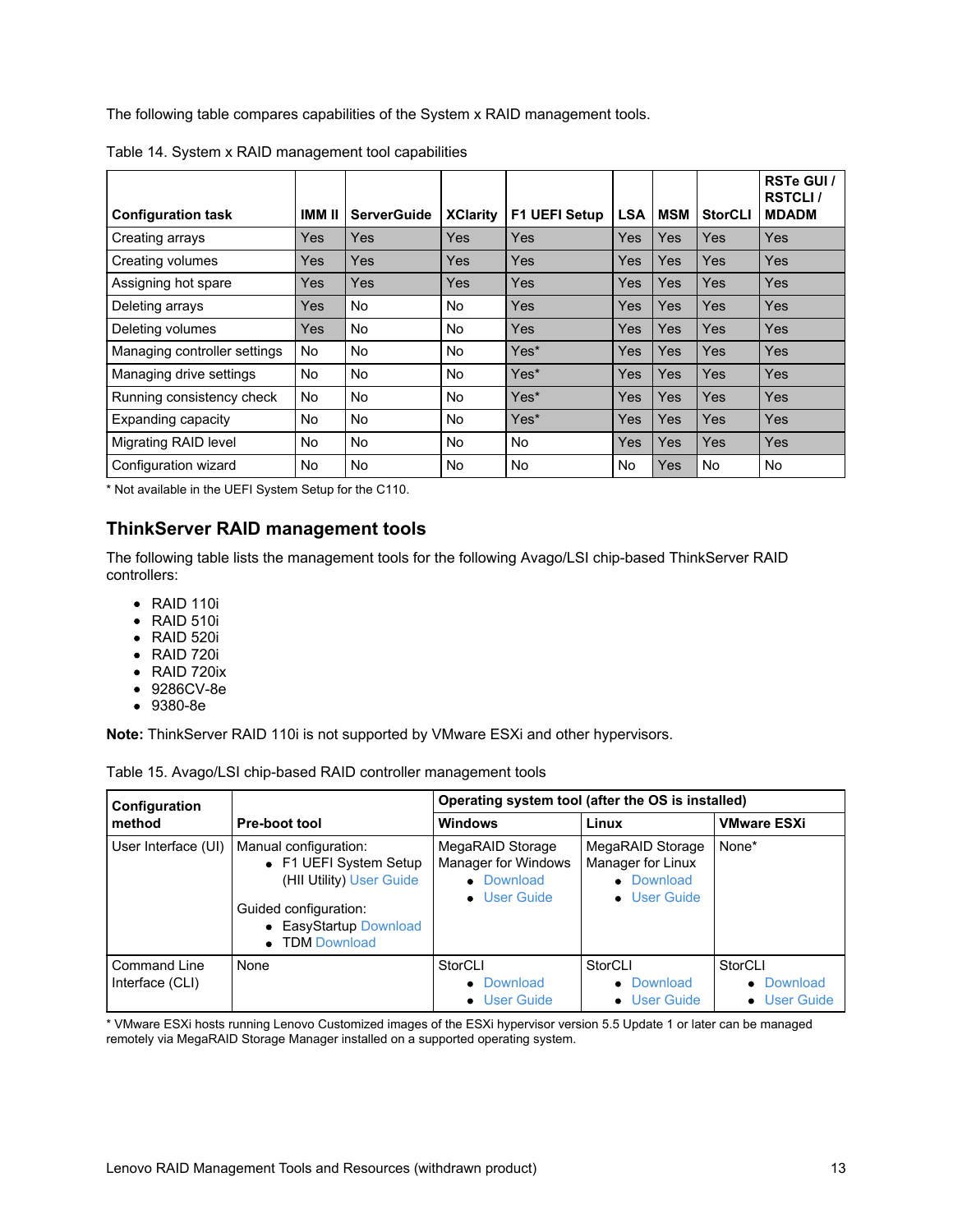The following table lists the management tools for the Intel RSTe-based RAID 121i controller.

**Note:** ThinkServer RAID 121i is not supported by VMware ESXi and other hypervisors.

| Configuration                          |                                                                                                                                | Operating system tool (after the OS is installed) |                                        |  |
|----------------------------------------|--------------------------------------------------------------------------------------------------------------------------------|---------------------------------------------------|----------------------------------------|--|
| method                                 | <b>Pre-boot tool</b>                                                                                                           | <b>Windows</b>                                    | Linux                                  |  |
| User Interface (UI)                    | Manual configuration:<br>• F1 UEFI System Setup<br>(HII Utility) User Guide<br>Guided configuration:<br>• EasyStartup Download | <b>GUI Utility for Windows</b><br>• Download      | None                                   |  |
| <b>Command Line</b><br>Interface (CLI) | None                                                                                                                           | <b>RSTCLI</b><br>• Download                       | <b>MDADM</b><br>• Native Linux utility |  |

Table 16. RAID 121i management tools

The following table briefly describes the management tools for the ThinkServer RAID adapters.

| Table 17. ThinkServer RAID management tools overview |  |  |  |  |
|------------------------------------------------------|--|--|--|--|
|------------------------------------------------------|--|--|--|--|

| <b>Management tool</b>                     | <b>Purpose</b>                                                                                                                                                                                                                                                                                      |
|--------------------------------------------|-----------------------------------------------------------------------------------------------------------------------------------------------------------------------------------------------------------------------------------------------------------------------------------------------------|
| EasyStartup                                | A tool that simplifies the process of configuring RAID and installing Microsoft Windows and Linux<br>operating systems, VMware hypervisors, and device drivers on a single-socket (1P)<br>ThinkServer system.                                                                                       |
| ThinkServer<br>Deployment<br>Manager (TDM) | A tool in the server firmware that simplifies the process of updating firmware, configuring UEFI<br>system settings, configuring RAID, and installing Microsoft Windows or Linux operating systems or<br>VMware hypervisors and associated device drivers on a dual-socket (2P) ThinkServer system. |
| F1 UEFI System<br>Setup                    | A Human Interface Infrastructure (HII) Utility user interface for configuring controllers, physical<br>disks, and virtual disks, and for performing other configuration tasks in a pre-boot, Unified<br>Extensible Firmware Interface (UEFI) environment.                                           |
| MegaRAID<br>Storage Manager<br>(MSM)       | An easy-to-use graphical user interface (GUI) tool in the operating system for creating, modifying,<br>monitoring, and maintaining storage configurations (controllers, drives, drive groups, virtual drives,<br>and advanced features) locally and remotely.                                       |
| Storage<br>Command Line<br>Tool (StorCLI)  | An easy-to-script command line interface in the operating system for creating, modifying, monitoring,<br>and maintaining storage configurations (controllers, drives, drive groups, virtual drives, and<br>advanced features).                                                                      |
| <b>RSTe GUI Utility</b>                    | A GUI application in the Windows operating system for managing and monitoring RAID arrays and<br>volumes on the RAID 121i.                                                                                                                                                                          |
| <b>RSTCLI</b>                              | A command line application in the Windows operating system that provides basic support for<br>creating and managing RAID arrays and volumes on the RAID 121i.                                                                                                                                       |
| <b>MDADM</b>                               | A native Linux command line interface tool for managing and monitoring RAID arrays and volumes<br>on the RAID 121i.                                                                                                                                                                                 |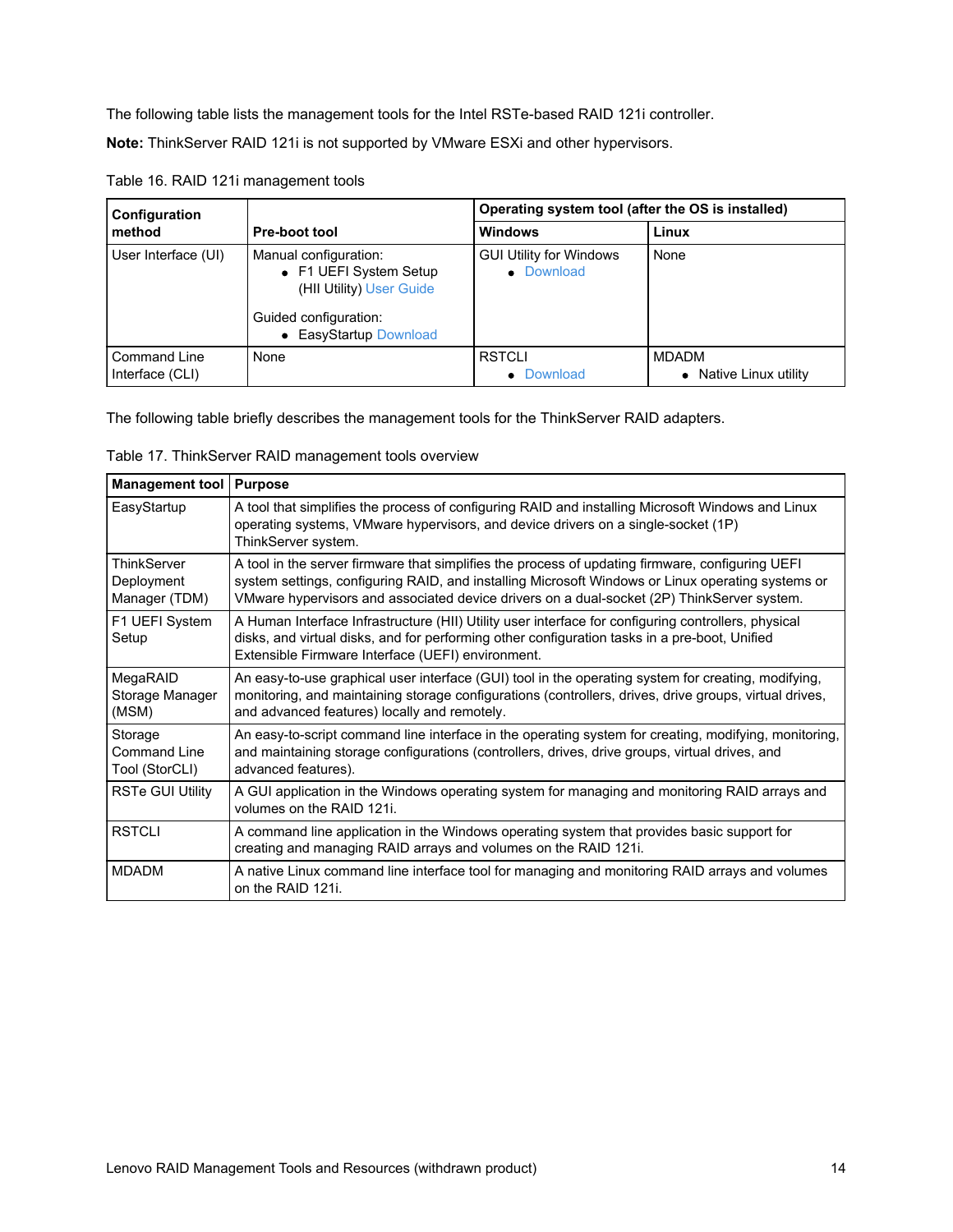The following table compares capabilities of the ThinkServer RAID management tools.

| <b>Configuration task</b>    | EasyStartup /<br>TDM | <b>F1 UEFI Setup</b> | <b>MSM</b> | <b>StorCLI</b> | RSTe GUI /<br><b>RSTCLI/</b><br><b>MDADM</b> |
|------------------------------|----------------------|----------------------|------------|----------------|----------------------------------------------|
| Creating arrays              | Yes                  | Yes                  | <b>Yes</b> | <b>Yes</b>     | <b>Yes</b>                                   |
| Creating volumes             | Yes                  | Yes                  | Yes        | Yes            | Yes                                          |
| Assigning hot spare          | Yes                  | Yes                  | <b>Yes</b> | Yes            | <b>Yes</b>                                   |
| Deleting arrays              | No                   | Yes                  | Yes        | <b>Yes</b>     | Yes                                          |
| Deleting volumes             | No                   | Yes                  | Yes        | Yes            | Yes                                          |
| Managing controller settings | No                   | Yes*                 | Yes        | <b>Yes</b>     | Yes                                          |
| Managing drive settings      | No                   | Yes*                 | <b>Yes</b> | Yes            | Yes                                          |
| Running consistency check    | No                   | Yes*                 | Yes        | Yes            | Yes                                          |
| <b>Expanding capacity</b>    | No                   | Yes*                 | Yes        | Yes            | Yes                                          |
| <b>Migrating RAID level</b>  | No                   | <b>No</b>            | <b>Yes</b> | Yes            | <b>Yes</b>                                   |
| Configuration wizard         | No                   | No.                  | Yes        | No.            | No.                                          |

| Table 18. ThinkServer RAID management tool capabilities |  |
|---------------------------------------------------------|--|
|                                                         |  |

\* Not available in the UEFI System Setup for the RAID 121i.

#### **Related publications and links**

For more information, refer to the following publications:

- Lenovo RAID Introduction <https://lenovopress.com/lp0578>
- Lenovo ThinkSystem RAID Adapter and HBA Reference <https://lenovopress.com/lp1288>
- ThinkSystem M.2 Drives and M.2 Adapters product guide: <https://lenovopress.com/lp0769-thinksystem-m2-drives-adapters>
- Understanding the Performance Benefits of MegaRAID FastPath with Lenovo Servers <https://lenovopress.com/lp0592>
- ThinkSystem Storage Adapter Software User Guide [https://download.lenovo.com/storage/thinksystem\\_storage\\_adapter\\_sw\\_ug.pdf](https://download.lenovo.com/storage/thinksystem_storage_adapter_sw_ug.pdf)
- Lenovo Press Product Guides in the RAID Adapters category: [https://lenovopress.com/servers/options/raid#resource\\_type=product-guide&sort=publish\\_date](https://lenovopress.com/servers/options/raid#resource_type=product-guide&sort=publish_date)

## **Related product families**

Product families related to this document are the following:

RAID [Adapters](https://lenovopress.com/servers/options/raid)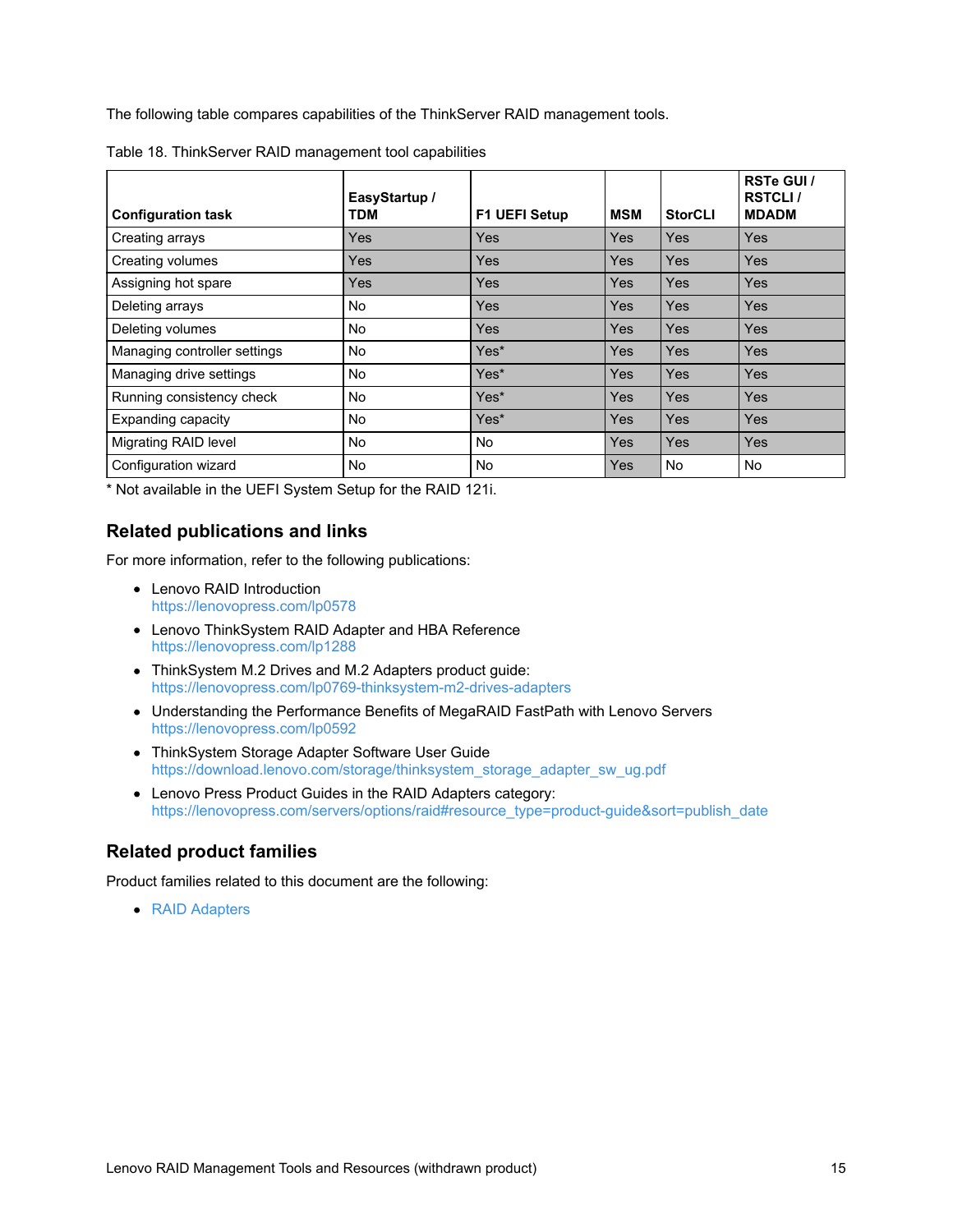## **Notices**

Lenovo may not offer the products, services, or features discussed in this document in all countries. Consult your local Lenovo representative for information on the products and services currently available in your area. Any reference to a Lenovo product, program, or service is not intended to state or imply that only that Lenovo product, program, or service may be used. Any functionally equivalent product, program, or service that does not infringe any Lenovo intellectual property right may be used instead. However, it is the user's responsibility to evaluate and verify the operation of any other product, program, or service. Lenovo may have patents or pending patent applications covering subject matter described in this document. The furnishing of this document does not give you any license to these patents. You can send license inquiries, in writing, to:

Lenovo (United States), Inc. 8001 Development Drive Morrisville, NC 27560 U.S.A. Attention: Lenovo Director of Licensing

LENOVO PROVIDES THIS PUBLICATION "AS IS" WITHOUT WARRANTY OF ANY KIND, EITHER EXPRESS OR IMPLIED, INCLUDING, BUT NOT LIMITED TO, THE IMPLIED WARRANTIES OF NON-INFRINGEMENT, MERCHANTABILITY OR FITNESS FOR A PARTICULAR PURPOSE. Some jurisdictions do not allow disclaimer of express or implied warranties in certain transactions, therefore, this statement may not apply to you.

This information could include technical inaccuracies or typographical errors. Changes are periodically made to the information herein; these changes will be incorporated in new editions of the publication. Lenovo may make improvements and/or changes in the product(s) and/or the program(s) described in this publication at any time without notice.

The products described in this document are not intended for use in implantation or other life support applications where malfunction may result in injury or death to persons. The information contained in this document does not affect or change Lenovo product specifications or warranties. Nothing in this document shall operate as an express or implied license or indemnity under the intellectual property rights of Lenovo or third parties. All information contained in this document was obtained in specific environments and is presented as an illustration. The result obtained in other operating environments may vary. Lenovo may use or distribute any of the information you supply in any way it believes appropriate without incurring any obligation to you.

Any references in this publication to non-Lenovo Web sites are provided for convenience only and do not in any manner serve as an endorsement of those Web sites. The materials at those Web sites are not part of the materials for this Lenovo product, and use of those Web sites is at your own risk. Any performance data contained herein was determined in a controlled environment. Therefore, the result obtained in other operating environments may vary significantly. Some measurements may have been made on development-level systems and there is no guarantee that these measurements will be the same on generally available systems. Furthermore, some measurements may have been estimated through extrapolation. Actual results may vary. Users of this document should verify the applicable data for their specific environment.

#### **© Copyright Lenovo 2022. All rights reserved.**

This document, LP0579, was created or updated on April 26, 2021.

Send us your comments in one of the following ways:

- Use the online Contact us review form found at: <https://lenovopress.com/LP0579>
- Send your comments in an e-mail to: [comments@lenovopress.com](mailto:comments@lenovopress.com?subject=Feedback for LP0579)

This document is available online at <https://lenovopress.com/LP0579>.